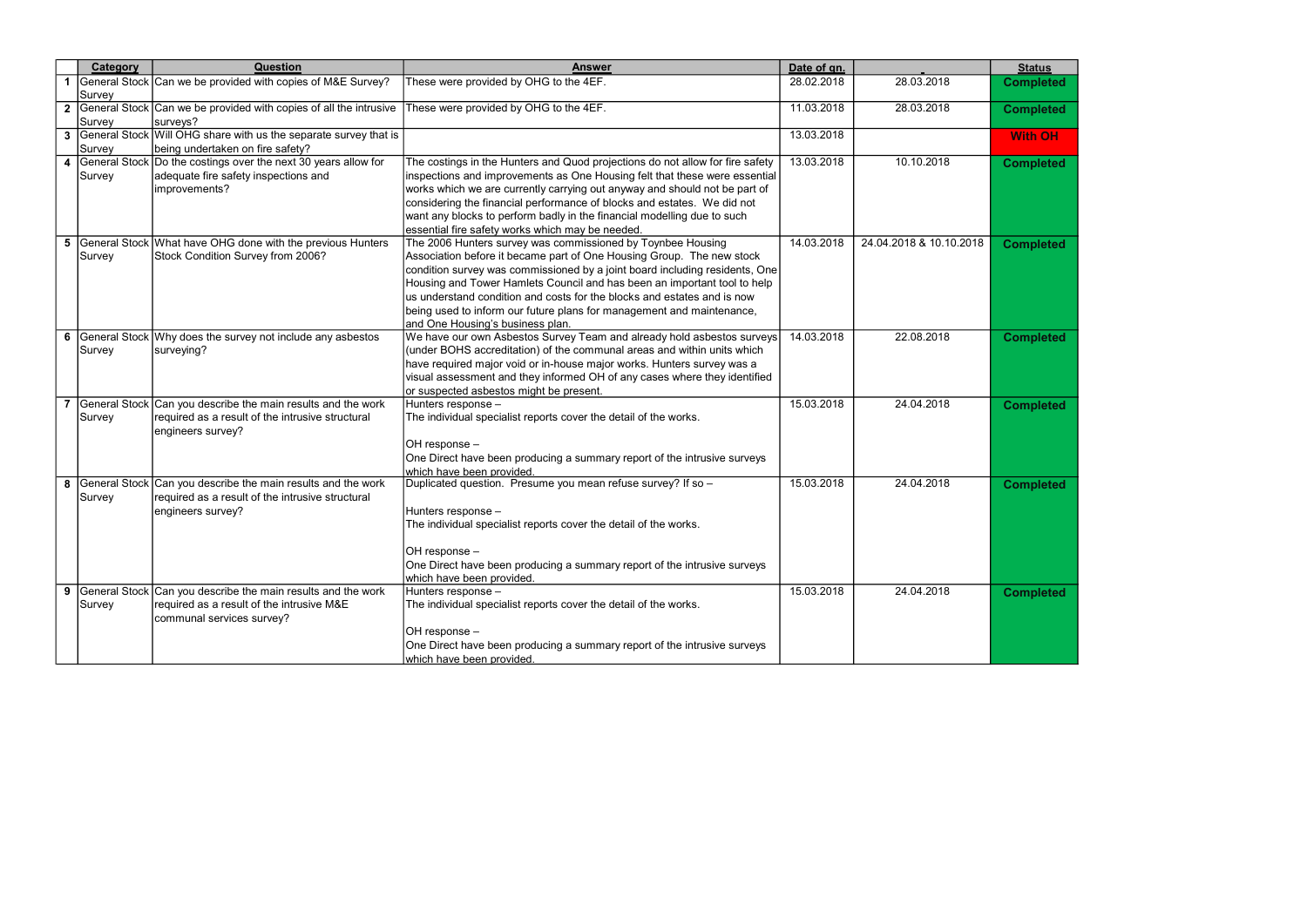|        | 10 General Stock Are there any unusual costs above what would   | Hunters response -                                                                                    | 18.03.2018 | 24.04.2018 & 10.10.2018 | <b>Completed</b> |
|--------|-----------------------------------------------------------------|-------------------------------------------------------------------------------------------------------|------------|-------------------------|------------------|
| Survey | normally be expected for our types of blocks?                   | The survey brief requirements included a visual, non-intrusive survey of the                          |            |                         |                  |
|        |                                                                 | assets which comprise the four estates (see brief Appendix A in the Final                             |            |                         |                  |
|        |                                                                 | report). The very nature of the variability of construction types and their                           |            |                         |                  |
|        |                                                                 | associated building services e.g. Communal heating/ electrics across the                              |            |                         |                  |
|        |                                                                 | Four estates means costs can vary considerably between building types and                             |            |                         |                  |
|        |                                                                 | blocks.                                                                                               |            |                         |                  |
|        |                                                                 | To help further in understanding "unusual" costs, One Housing additionally                            |            |                         |                  |
|        |                                                                 | instructed for a more intrusive survey to be undertaken of high rise buildings.                       |            |                         |                  |
|        |                                                                 | This is because these can be more complex in terms of structure and                                   |            |                         |                  |
|        |                                                                 | building services. A separate report on the high rise buildings by independent                        |            |                         |                  |
|        |                                                                 | specialists has been provided to One Housing. These included structural and                           |            |                         |                  |
|        |                                                                 | Mechanical and Electrical investigations to include lifts and bin chutes in high                      |            |                         |                  |
|        |                                                                 | rise buildings only. Furthermore, a specialist structural survey of the Samuda                        |            |                         |                  |
|        |                                                                 |                                                                                                       |            |                         |                  |
|        |                                                                 | below ground garage was also commissioned and reported on. The costs                                  |            |                         |                  |
|        |                                                                 | from these specialist surveys are included within the Hunters report.                                 |            |                         |                  |
|        |                                                                 | The costs reported by the specialists also include for ongoing periodic                               |            |                         |                  |
|        |                                                                 | inspections with regard to the structure and concrete cladded areas e.g.                              |            |                         |                  |
|        |                                                                 | carbonation, chloride and their fixings, together with mechanical and                                 |            |                         |                  |
|        |                                                                 | electrical installations. Future costs can increase or decrease based upon                            |            |                         |                  |
|        |                                                                 | ongoing future periodic inspections.<br><b>OHG</b>                                                    |            |                         |                  |
|        |                                                                 | Response -<br>One                                                                                     |            |                         |                  |
|        |                                                                 | Housing agrees that we would benefit from these comparables being                                     |            |                         |                  |
|        |                                                                 | available. The problem is that other social housing providers and landlords                           |            |                         |                  |
|        |                                                                 | do not readily share such information and even if they do it is usually for their                     |            |                         |                  |
|        | 11 General Stock What are the life of the components that have  | whole stock not specific estates or building types. We will nut this request to<br>Hunters response - | 18.03.2018 | 24.04.2018              | <b>Completed</b> |
| Survey | been assumed within the Stock Condition Survey?                 | All building components are assessed on an individual basis and based upon                            |            |                         |                  |
|        |                                                                 | material condition at the time of survey. As a building comprises of many                             |            |                         |                  |
|        |                                                                 | material components, life cycles are varied. Included at Appendix J of our                            |            |                         |                  |
|        |                                                                 | Final Report is a guide to typical life expectancies of building components. It                       |            |                         |                  |
|        |                                                                 | is important to note, our survey is not based upon a life cycle exercise, but                         |            |                         |                  |
|        |                                                                 | from a visual assessment of each building component at time of survey. Life                           |            |                         |                  |
|        |                                                                 | cycles provide best practice guidance only and there are many influencing                             |            |                         |                  |
|        |                                                                 | factors which can affect them.                                                                        |            |                         |                  |
|        | 12 General Stock What are the repairs and maintenance costs for | Hunters response -                                                                                    | 18.03.2018 | 24.04.2018 & 10.10.2018 | <b>Completed</b> |
| Survey | average 1970 tower blocks?                                      | There is no set standard for average repairs and maintenance costs of tower                           |            |                         |                  |
|        |                                                                 | blocks as there are many influencing factors which can affect costs. e.g. size                        |            |                         |                  |
|        |                                                                 | and type of construction, its location, effects of existing maintenance                               |            |                         |                  |
|        |                                                                 | programmes and cyclical works and the quality of components installed to                              |            |                         |                  |
|        |                                                                 | Iname but a few.<br>One Housing response -                                                            |            |                         |                  |
|        |                                                                 | One Housing agree that we would benefit from these comparables being                                  |            |                         |                  |
|        |                                                                 | available. The problem is that other social housing providers and landlords                           |            |                         |                  |
|        |                                                                 | do not readily share such information and even if they do it is usually for their                     |            |                         |                  |
|        |                                                                 | whole stock not specific estates or building types. We will put this request to                       |            |                         |                  |
|        |                                                                 | the next meeting of the Tower Hamlets Housing Forum where many of the                                 |            |                         |                  |
|        |                                                                 | Housing Associations working in the Borough meet regularly to see if they                             |            |                         |                  |
|        |                                                                 |                                                                                                       |            |                         |                  |
|        |                                                                 | $ $ can help us with this piece of work, but if they don't have the information then $ $              |            |                         |                  |
|        |                                                                 | we will not be able to provide this unfortunately.                                                    |            |                         |                  |
|        |                                                                 |                                                                                                       |            |                         |                  |
|        | 13 General Stock The heading 'building services' in the Stock   | Hunters response –                                                                                    | 18.03.2018 | 24.04.2018              | <b>Completed</b> |
| Survey | Condition Survey is very general, what elements                 | Please refer to our Final report and the detailed breakdown of building                               |            |                         |                  |
|        | come under this heading?                                        | components that may contribute to this general heading of "Building                                   |            |                         |                  |
|        |                                                                 | Services".                                                                                            |            |                         |                  |
|        |                                                                 | Specifically: Final report; Page 3 – Glossary of terms (Group Headings),                              |            |                         |                  |
|        |                                                                 | Page 19 item 10.10 and detail of individual components at Appendix J                                  |            |                         |                  |

| <b>Completed</b> |
|------------------|
| Completed        |
| <b>Completed</b> |
| Completed        |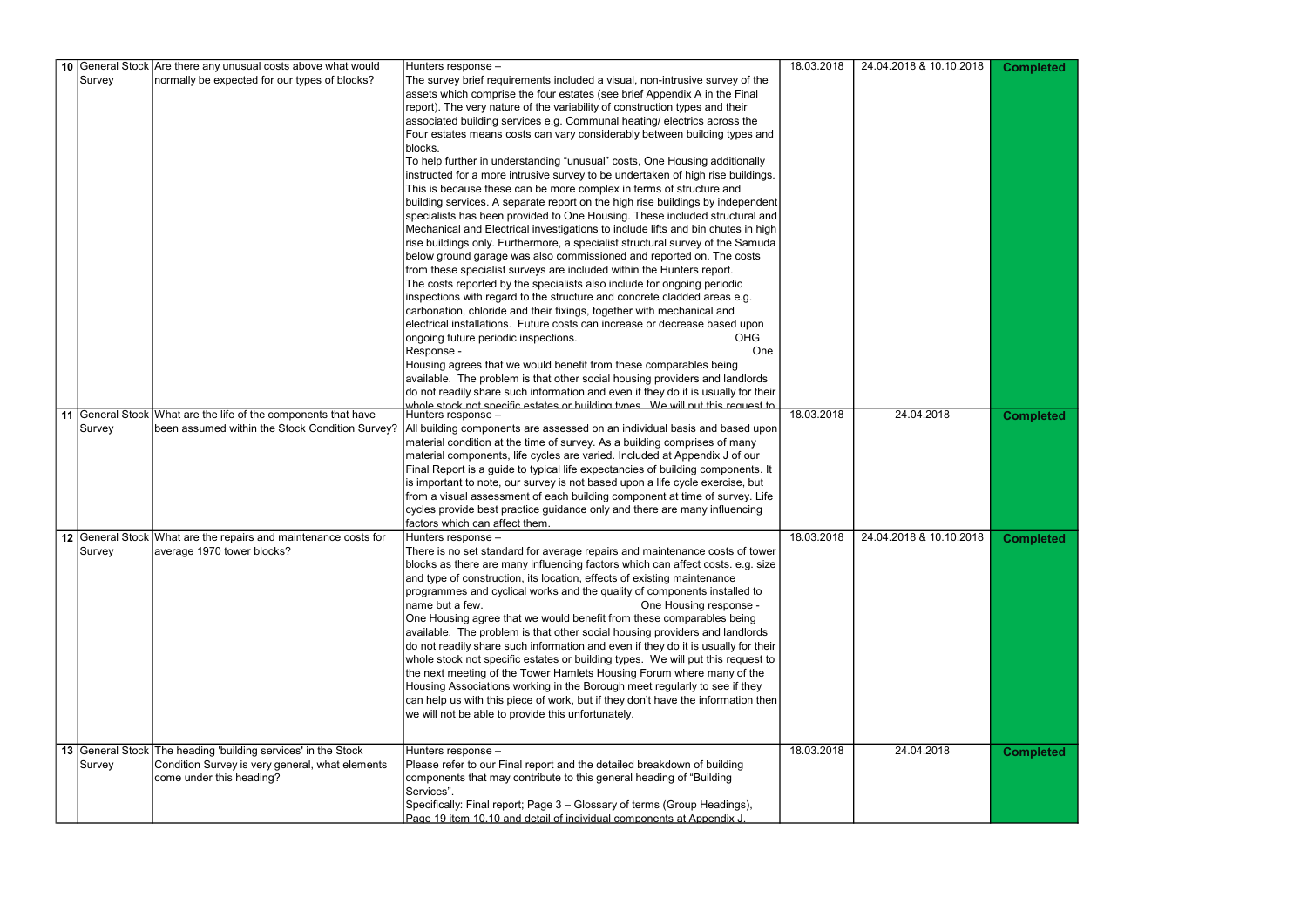| Survey | 14 General Stock The heading internal structural elements' in the<br>Stock Condition Survey is very general, what<br>elements come under this heading?                                                                                                                                                                                                                           | Hunters response -<br>See above, but specifically; Final report; Page 3 – Glossary of terms (Group<br>Headings), Page 19 item 10.7 and detail of individual components at<br>Appendix J.                                                                                                                                                                                                                                                                                                                                                                                                                                                                                                                                                                                                                                                                                                                                                                                                           | 18.03.2018 | 24.04.2018              | <b>Completed</b> |
|--------|----------------------------------------------------------------------------------------------------------------------------------------------------------------------------------------------------------------------------------------------------------------------------------------------------------------------------------------------------------------------------------|----------------------------------------------------------------------------------------------------------------------------------------------------------------------------------------------------------------------------------------------------------------------------------------------------------------------------------------------------------------------------------------------------------------------------------------------------------------------------------------------------------------------------------------------------------------------------------------------------------------------------------------------------------------------------------------------------------------------------------------------------------------------------------------------------------------------------------------------------------------------------------------------------------------------------------------------------------------------------------------------------|------------|-------------------------|------------------|
| Survey | 15 General Stock   On page 2 of the Stock Condition Survey report it<br>mentions that the estimates include project<br>administration and equipment costs. How are<br>these split and recovered from the estates?                                                                                                                                                                | Hunters response -<br>These costs are included as preliminaries and these are factored into the<br>schedule of rate costs and are not shown as a separate line within our report<br>for the purposes of this brief. Individual block and estate-wide costs are<br>included against each block as a split of costs based upon tenures.                                                                                                                                                                                                                                                                                                                                                                                                                                                                                                                                                                                                                                                              | 18.03.2018 | 24.04.2018              | <b>Completed</b> |
| Survey | 16 General Stock On Pages 4 and 20 of the Stock Condition Survey<br>report, the stores and stores (assumed sheds) are<br>combined when the recovery of these should be<br>split as bin stores are joint building costs, whilst<br>shed repairs should be recovered from their rental<br>lincome?                                                                                 |                                                                                                                                                                                                                                                                                                                                                                                                                                                                                                                                                                                                                                                                                                                                                                                                                                                                                                                                                                                                    | 18.03.2018 |                         | <b>With OH</b>   |
| Survey | 17 General Stock On Pages 19 and 20 of the Stock Condition Survey Hunters response -<br>walls; 10.3 external walls and 10.7 external<br>buildings. Why?                                                                                                                                                                                                                          | report, there are two headings that cover bin chute There are two distinct types of refuse referred to in the report; 1. Bin Chutes<br>$(10.3)$ , these tend to vertically service a number of floors throughout a<br> building, either internally or as an external chute and 2. Bin Stores (10.17) –<br>An individual building or chamber for the collection of refuse. They are<br>therefore two separate entities.<br>We can confirm that there is no double counting of costs. Whilst there<br>maybe costs for both items against a block, this would have been for the<br>specific purposes of collecting data to produce an associated cost of the<br>work, but certainly it will not be allowing for this work twice. Likewise the<br>specialist allowed costs for hoppers and chute slides on the blocks they<br>surveyed and any double counting we Hunters had estimated these costs in<br>our surveys originally have also been removed. Therefore one cost only has<br>امصيبصللت صمصد | 18.03.2018 | 24.04.2018 & 10.10.2018 | <b>Completed</b> |
| Survey | 18 General Stock On Pages 19 and 20 of the Stock Condition Survey Hunters response –<br>report in paragraph 10.5 on external doors, the<br>entrance doors and patio doors / French doors or<br>double glazing replacement? In practical<br>the same time as the uPVC doors?                                                                                                      | Doors and windows are included as separate entities within a condition<br>survey, however, you would normally find that UPVC doors are replaced at<br>balcony doors are not included with windows under the same time as part of a programme of works. This is not however always<br>the case as the windows may fail sooner than doors as a result of the glazing<br>replacement will the uPVC windows not be done at  failing and not the material or vice versa. Sheltered/enclosed corridor door<br>$\vert$ may not always require an earlier replacement compared to those which are<br>exposed to the external weather. the survey took into account the positioning<br>of doors as it is clear that the effect of weathering will be different for those<br> which are exposed to the elements. The costs provided in Hunters forecasts  <br>have taken this into account and averaged accordingly.                                                                                         | 18.03.2018 | 24.04.2018 & 10.10.2018 | <b>Completed</b> |
| Survey | 19 General Stock The M&E report for Bowsprit Point, Knighthead<br>Point, Midship Point & Topmast Point states that<br>they were built approximately 1970 by Tower<br>Hamlets Council. They were built in 1968 by the<br>Greater London Council. Did Hunters not have<br>access to the General File for each block that<br>came over from LBTH and prior to that from the<br>GLC? | Hunters response - Hunters did not have access or sight of this information.<br>OH response – We apologise for a factual error stated by the specialist sub-<br>contractor who completed the survey but do not believe this alters the<br>findings of the survey itself and the costs it proposes. OH accepts that this<br>should have been shared with Hunters and this will happen in future stock<br>condition surveys.                                                                                                                                                                                                                                                                                                                                                                                                                                                                                                                                                                         | 09.04.2018 | 24.04.2018              | <b>Completed</b> |
| Survey | 20 General Stock The Executive Summary for the M&E report for<br>Bowsprit Point, Knighthead Point, Midship Point &<br>Topmast Point states that they have undergone a<br>refurbishment between 1997 and 2004; did the<br>major works carried out by OHG following the<br>stock transfer not include any M&E works?                                                               |                                                                                                                                                                                                                                                                                                                                                                                                                                                                                                                                                                                                                                                                                                                                                                                                                                                                                                                                                                                                    | 09.04.2018 |                         | <b>With OH</b>   |

| <b>Completed</b><br><b>Completed</b> |
|--------------------------------------|
| <b>With OH</b>                       |
| <b>Completed</b>                     |
| <b>Completed</b>                     |
| Completed                            |
| <b>With OH</b>                       |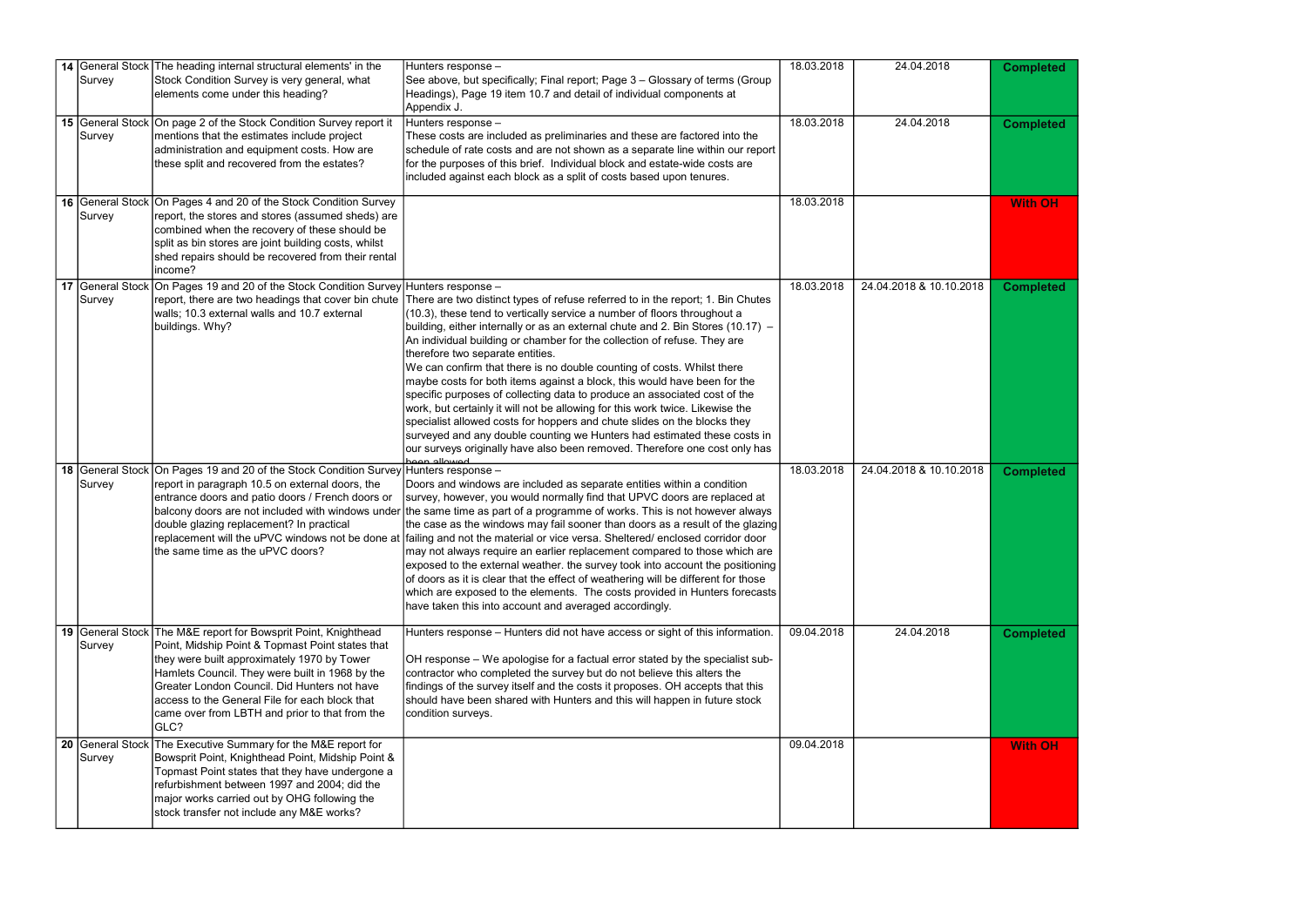|        | 21 General Stock The bin chute "surveys" do not seem to be surveys                                                                                                                                                                                                                                                                                             | Hunters response - Hardall were paid £400+VAT. The stock condition                                                                                                                                                                                                                                                                                                                                                                                                                                                                                                                                                                                                                                                                                                                                                                                                                                                                                                                                                                                                                                                                                         | 09.04.2018 | 24.04.2018              | <b>Completed</b>                 |
|--------|----------------------------------------------------------------------------------------------------------------------------------------------------------------------------------------------------------------------------------------------------------------------------------------------------------------------------------------------------------------|------------------------------------------------------------------------------------------------------------------------------------------------------------------------------------------------------------------------------------------------------------------------------------------------------------------------------------------------------------------------------------------------------------------------------------------------------------------------------------------------------------------------------------------------------------------------------------------------------------------------------------------------------------------------------------------------------------------------------------------------------------------------------------------------------------------------------------------------------------------------------------------------------------------------------------------------------------------------------------------------------------------------------------------------------------------------------------------------------------------------------------------------------------|------------|-------------------------|----------------------------------|
| Survey | but quotes from the firm that are recommending<br>the works. Why are they quotes for work?                                                                                                                                                                                                                                                                     | survey produced a cashflow for the next 30 years of costs.  Obtaining a<br>report from a specialist which ultimately gives a quote on the costs and<br>timeframes to do the works they advise is in our opinion a reasonable way to<br>understand the costs which can then be put into Hunters' wider cashflow.<br>These quotes are based upon a detailed survey of each of the blocks by a<br>specialist and reputable company Hardall UK who are the UK's foremost<br>specialist manufacturer and installer of refuse chutes. The quote/ report is<br>based on what is required to comply with current regulations.<br>OH response -<br>The stock condition survey was intended to understand the costs over the<br>next 30 years. Hunters, in the main report, have estimated costs based on<br>their experience. In the case of the intrusive surveys Hunters and OH felt<br>that detailed surveys by specialists in those areas were required in order to<br>obtain accurate costs, and the reputable companies providing quotes for the<br>required works gives us a suitable estimate of the costs that can be fed back<br>into the Hunters survey. |            |                         |                                  |
| Survey | 22 General Stock The M&E report for Kelson House, Bowsprit Point,<br>Knighthead Point, Midship Point & Topmast Point<br>states that the consumer units are in need of<br>replacement because they were poorly installed.<br>Was this work done post transfer? If so will OHG<br>be taking action against the contractor concerned?                             | The contracts are beyond the warranty period for OH to make a claim. The<br>records for OHG for the major works have since been archived and the cost<br>associated with retrieving this information and investigating the matter would<br>exceed what could be reclaimed and there is little chance of success given<br>the time passed                                                                                                                                                                                                                                                                                                                                                                                                                                                                                                                                                                                                                                                                                                                                                                                                                   | 09.04.2018 | 23.05.2019              | <b>Completed</b>                 |
| Survey | 23 General Stock The M&E report for Kelson House, Bowsprit Point,<br>Knighthead Point, Midship Point & Topmast Point<br>states that the uPVC connections to the cast iron<br>stacks are in need of replacement because they<br>are poorly installed. Was this work done post<br>transfer? If so will OHG be taking action against<br>the contractor concerned? | The UPVC connections were installed by Mulalley when the kitchens and<br>bathrooms were renewed in 2009/10. OH are considering what action can<br>be taken.                                                                                                                                                                                                                                                                                                                                                                                                                                                                                                                                                                                                                                                                                                                                                                                                                                                                                                                                                                                                | 09.04.2018 | 10.10.2018              | <b>Completed</b>                 |
| Survey | 24 General Stock Why do all the M&E reports say that CCTV was                                                                                                                                                                                                                                                                                                  | Hunters response -<br>installed in 2010? What evidence is there for this? The CCTV systems to all buildings used an identical recording system and<br>all of them looked in a similar condition judging from the dirt build-up on the<br>fascia. We looked up the manufacturer data sheets and made an estimate<br>of the age. The cameras varied considerably with some that appeared much<br>newer than others but this is noted in the reports.<br><b>OHG</b><br>As<br>response -<br>Hunters have explained the 2010 date is estimated using a variety of factors.<br>The replacement in year 5 is a reasonable forecast for the renewal as the<br>rapid changes in new technology may mean that a update to the system is<br>required                                                                                                                                                                                                                                                                                                                                                                                                                  | 09.04.2018 | 24.04.2018 & 10.10.2018 | <b>Completed</b>                 |
| Survey | 25 General Stock The structural surveys reports for Kelson House,<br>Bowsprit Point, Knighthead Point, Midship Point &<br>Topmast Point states that there could be a need to<br>decant the blocks two floors at a time for intrusive<br>investigations and the removal of gas should be<br>considered. What are the sources of these<br>recommendations?       |                                                                                                                                                                                                                                                                                                                                                                                                                                                                                                                                                                                                                                                                                                                                                                                                                                                                                                                                                                                                                                                                                                                                                            | 09.04.2018 |                         | <b>Query with</b><br>consultants |

|                | Completed                               |
|----------------|-----------------------------------------|
|                | <b>Completed</b>                        |
|                | <b>Completed</b>                        |
| $\overline{8}$ | <b>Completed</b>                        |
|                | <b>Query with</b><br><b>consultants</b> |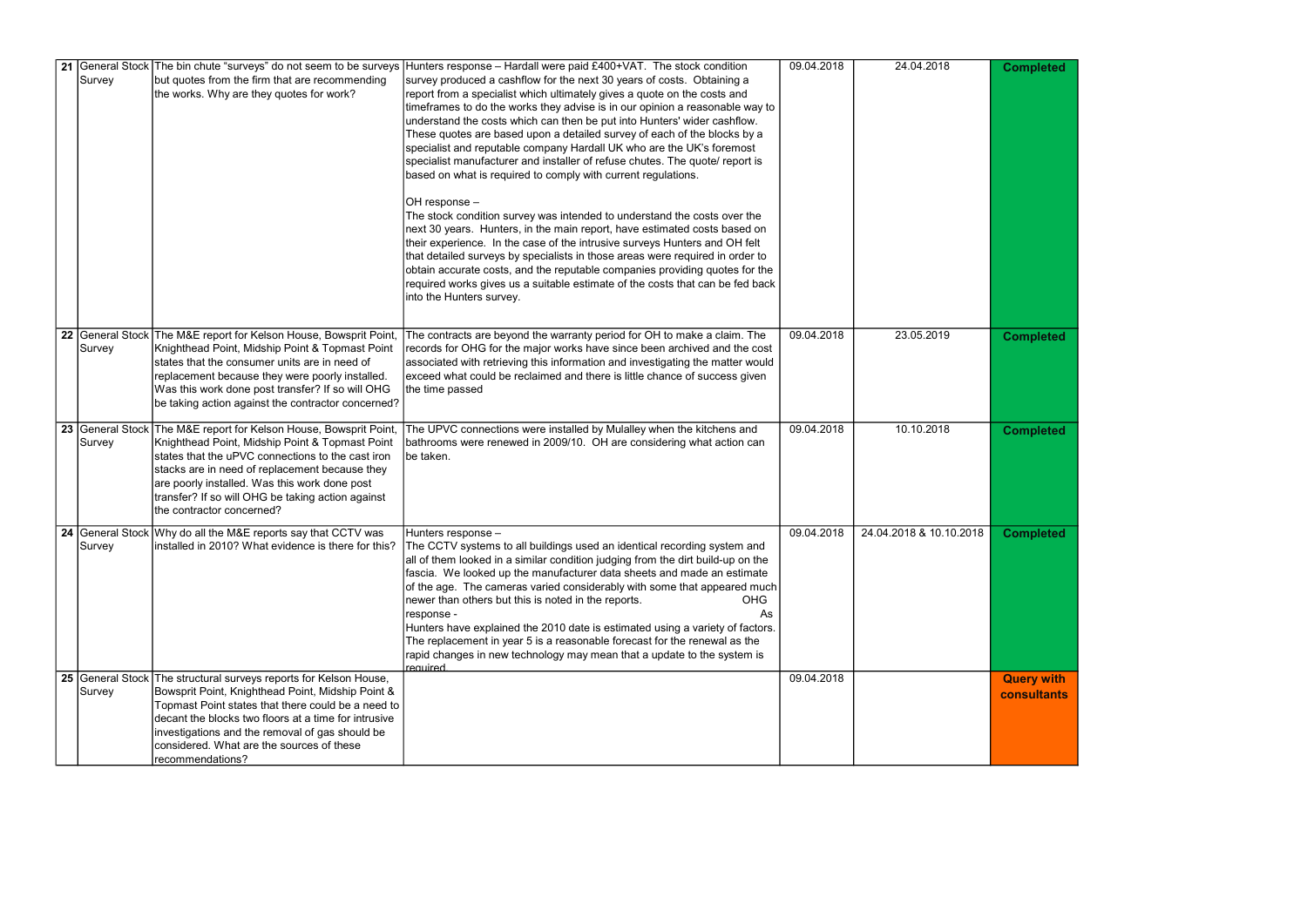| $\overline{0.2018}$ | <b>Completed</b>                 |
|---------------------|----------------------------------|
| ļ                   | <b>Completed</b>                 |
|                     | <b>Query with</b><br>consultants |
|                     | <b>With OH</b>                   |
|                     | Completed                        |
| ļ                   | Completed                        |
| ļ                   | <b>Completed</b>                 |
| ļ                   | <b>Completed</b>                 |
|                     | <b>With OH</b>                   |

|              | 26 General Stock The Lift Surveys state that the lifts have been                           | Hunters response -                                                                                                        | 09.04.2018 | 24.04.2018 & 10.10.2018 | <b>Completed</b>  |
|--------------|--------------------------------------------------------------------------------------------|---------------------------------------------------------------------------------------------------------------------------|------------|-------------------------|-------------------|
| Survey       | modernised. What does this mean; refurbished or                                            | The report states "The lifts are thought to have been installed new at the time                                           |            |                         |                   |
|              | renewed?                                                                                   | of the building's construction approximately 50 years ago and have been                                                   |            |                         |                   |
|              |                                                                                            | modernised at least once since", so it means they have been refurbished,                                                  |            |                         |                   |
|              |                                                                                            | although 'refurbishment' in the lift industry generally means a lower level of                                            |            |                         |                   |
|              |                                                                                            | <b>OHG</b><br>works.                                                                                                      |            |                         |                   |
|              |                                                                                            | The<br>Response -                                                                                                         |            |                         |                   |
|              |                                                                                            | records inherited from Toynbee, LBTH and the GLC do not show that the lifts                                               |            |                         |                   |
|              |                                                                                            | have been renewed in their entirety. Therefore Hunters can only state that                                                |            |                         |                   |
|              |                                                                                            | they have been modernised over the years.                                                                                 |            |                         |                   |
|              | 27 General Stock The intrusive surveys that have been undertaken                           | Hunters response -                                                                                                        | 09.04.2018 | 24.04.2018              | <b>Completed</b>  |
| Survey       | clearly have not been informed with the knowledge                                          | The specialists have worked with the limited information available to them                                                |            |                         |                   |
|              | of OHG surveyors and Housing Officers. Why                                                 | even that from the building control and earlier reports passed to them from                                               |            |                         |                   |
|              | were they not interviewed to aid the intrusive                                             | LBTH. This also included the spreadsheet received from the resident returns                                               |            |                         |                   |
|              | surveys before they commenced?                                                             | prior to the main surveys. All specialists had access to the local office in                                              |            |                         |                   |
|              |                                                                                            | particular as they had to liaise over the blocks and access. They also spoke                                              |            |                         |                   |
|              |                                                                                            | with the concierge where applicable for the blocks to gain as much                                                        |            |                         |                   |
|              |                                                                                            | understanding as possible pre their surveys.                                                                              |            |                         |                   |
|              |                                                                                            | One Housing response - The instruction and management of the intrusive                                                    |            |                         |                   |
|              |                                                                                            | survey specialists was managed by Hunters as part of their wider                                                          |            |                         |                   |
|              |                                                                                            | appointment do carry out the stock condition survey. Each of the specialists                                              |            |                         |                   |
|              |                                                                                            | was given a brief to survey their specific item. They met with local staff as                                             |            |                         |                   |
|              |                                                                                            | required to arrange access and to obtain the understanding they felt they                                                 |            |                         |                   |
|              |                                                                                            | needed. In response to why OHG did not arrange for the surveyors and                                                      |            |                         |                   |
|              |                                                                                            | officers who have worked for many years to brief Hunters, OHG can respond                                                 |            |                         |                   |
|              |                                                                                            | that this is a good point to make and we appreciate it being raised. We will                                              |            |                         |                   |
|              |                                                                                            | ensure it goes into the brief for future stock condition surveys.                                                         |            |                         |                   |
|              | 28 General Stock Can the comments from the April 2017 exhibitions                          |                                                                                                                           | 09.04.2018 |                         | <b>Query with</b> |
| Survey       | be shared with us along with how Hunters                                                   |                                                                                                                           |            |                         |                   |
|              | responded to these in the final stock condition                                            |                                                                                                                           |            |                         | consultants       |
|              | survey?                                                                                    |                                                                                                                           |            |                         |                   |
| 29 Financial | What is the breakdown by estate and bed size of                                            |                                                                                                                           | 15.03.2018 |                         | <b>With OH</b>    |
|              | rents and service charges?                                                                 |                                                                                                                           |            |                         |                   |
| 30 Financial |                                                                                            | How many properties by estate and bed size have No proprties on the four estates have been converted to affordable rents. | 15.03.2018 | 10.10.2018              | <b>Completed</b>  |
|              | been converted from social rent to affordable                                              |                                                                                                                           |            |                         |                   |
|              | rents? If they are any what is the difference in rent                                      |                                                                                                                           |            |                         |                   |
|              | levels?                                                                                    |                                                                                                                           |            |                         |                   |
| 31 Financial | How is the income from privately rented flats                                              | The additional income from the CityStyle homes on the estates have not been                                               | 15.03.2018 | 10.10.2018              | <b>Completed</b>  |
|              | (through City Style living) treated in the stock                                           |                                                                                                                           |            |                         |                   |
|              | viability assessment?                                                                      |                                                                                                                           |            |                         |                   |
| 32 Financial | How many properties by estate and bed size are                                             | Barkantine - 7, Kingsbridge - 8, Samuda - 19, and St Johns - 24. One bed -                                                | 15.03.2018 | 13.08.2018              | <b>Completed</b>  |
|              | privately rented flats (through City Style living)?                                        | $14$ , two bed - 26, three bed - 16, four bed - 1, and five bed - 1                                                       |            |                         |                   |
| 33 Financial | How have OHG acquired the properties that are                                              | These properties were all previously purchased under RTB legislation before                                               | 15.03.2018 | 13.08.2018              | <b>Completed</b>  |
|              | privately rented flats (through City Style living)? Are we then purchased from the owners. |                                                                                                                           |            |                         |                   |
|              | they all RTB buy backs, or vacant social rented                                            |                                                                                                                           |            |                         |                   |
| 34 Financial | Inronerties?<br>Can OHG breakdown and explain their                                        |                                                                                                                           | 15.03.2018 |                         |                   |
|              |                                                                                            |                                                                                                                           |            |                         | <b>With OH</b>    |
|              | management costs and overheads?                                                            |                                                                                                                           |            |                         |                   |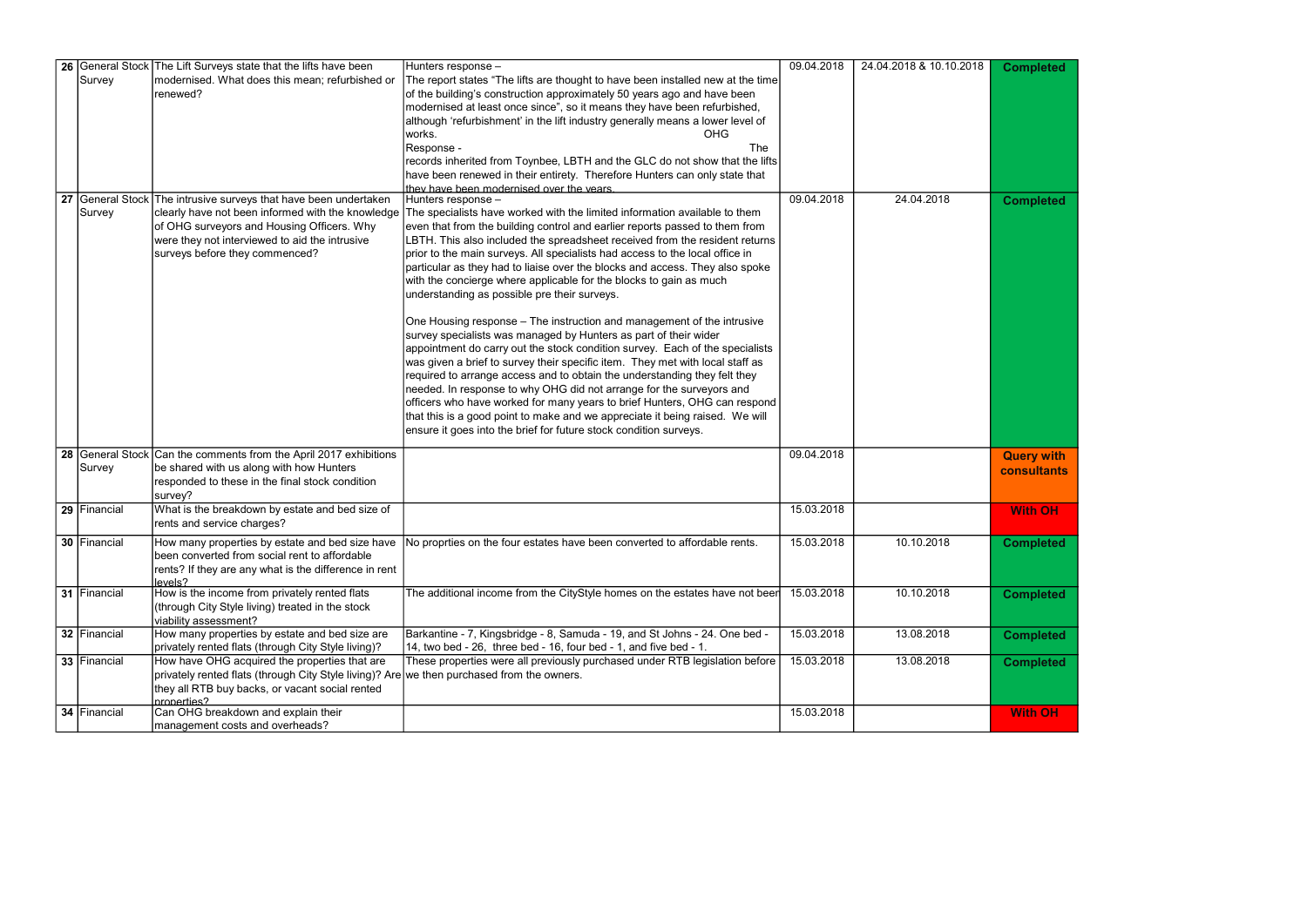| <b>Partially</b><br><b>Completed</b> |
|--------------------------------------|
| <b>Completed</b>                     |
| <b>Completed</b>                     |
| <b>Completed</b>                     |
| <b>Completed</b>                     |
| <b>Completed</b>                     |
| <b>Nith OH</b>                       |

| 35 Financial | How much income is generated from the shops on                                               | The annual income from the two parades of shops on the Island and the                                                                                  | 15.03.2018 | 23.05.2019 | <b>Partially</b> |
|--------------|----------------------------------------------------------------------------------------------|--------------------------------------------------------------------------------------------------------------------------------------------------------|------------|------------|------------------|
|              | the estate and has this been included in the                                                 | shop at Samuda was not included in the viability assessment carried out as                                                                             |            |            |                  |
|              | income on the stock viability assessment?                                                    | part of the Stock Condition Survey. This was an oversight and if in the future                                                                         |            |            | <b>Completed</b> |
|              |                                                                                              | those areas were to be subject to an options appraisal process this                                                                                    |            |            |                  |
|              |                                                                                              | information would be included. Leila Arafani has asked Finance dept to                                                                                 |            |            |                  |
|              |                                                                                              | confirm what the annual income is as requested. Generally, the stock                                                                                   |            |            |                  |
|              |                                                                                              | condition survey was a high level piece of work designed to get a general                                                                              |            |            |                  |
|              |                                                                                              | idea of the condition, the projected costs for the next 30 years, and the                                                                              |            |            |                  |
|              |                                                                                              | financial performance of all the blocks on the four estates. A huge amount                                                                             |            |            |                  |
|              |                                                                                              | of work and financial information went into the calculations. While we of                                                                              |            |            |                  |
|              |                                                                                              | course tried to make sure all information was as accurate as possible we                                                                               |            |            |                  |
|              |                                                                                              | fully accept there are some mistakes and appreciate when Mike, the 4EF or                                                                              |            |            |                  |
|              |                                                                                              | any other residents point them out so that they can be corrected in future                                                                             |            |            |                  |
|              |                                                                                              | reviews. Additionally, if any blocks decide to carry out an options appraisal                                                                          |            |            |                  |
|              |                                                                                              | process the financial information for that block would at that time be fully                                                                           |            |            |                  |
|              |                                                                                              | reviewed in detail to ensure hopefully no mistakes and residents would have                                                                            |            |            |                  |
|              |                                                                                              | all the information before making any decisions                                                                                                        |            |            |                  |
| 36 Financial | Can OHG provide a clear explanation of what can                                              | Costs that can be recharged to leaseholders will be governed by each                                                                                   | 15.03.2018 | 13.08.2018 | <b>Completed</b> |
|              | and can't be re-charged to leaseholders?                                                     | individual lease. The rechargeable costs should cover costs relating to the                                                                            |            |            |                  |
|              |                                                                                              | block the property is located in and the estate service charges for the estate                                                                         |            |            |                  |
|              |                                                                                              | it is located on and so will vary from property to property depending on the                                                                           |            |            |                  |
|              |                                                                                              | specifics of that block/estate. We can if you wish provide some examples of                                                                            |            |            |                  |
|              |                                                                                              | anonymised service charge booklets for a few different properties on the                                                                               |            |            |                  |
|              |                                                                                              | different estates.                                                                                                                                     |            |            |                  |
| 37 Financial | Are there any of the proposed Major Works that                                               | The stock condition survey considered work required to maintain the blocks                                                                             | 15.03.2018 | 10.10.2018 | <b>Completed</b> |
|              | leaseholders can opt out of?                                                                 | in their current condition and it did not look at improvements. As such costs                                                                          |            |            |                  |
|              |                                                                                              | can be recharged to leaseholders in line with the terms of their leases.                                                                               |            |            |                  |
|              |                                                                                              |                                                                                                                                                        |            |            |                  |
| 38 Financial | Can OHG confirm that there is no pre-2005                                                    | Toynbee/One Housing did not inherit any existing debt/loans on the estates                                                                             | 15.03.2018 | 23.05.2019 | <b>Completed</b> |
|              | transfer debt on the 4 estates as the borough says at the time of the stock transfer in 2005 |                                                                                                                                                        |            |            |                  |
|              | that any remaining was written off by the DCLG?                                              |                                                                                                                                                        |            |            |                  |
|              |                                                                                              |                                                                                                                                                        |            |            |                  |
| 39 Financial |                                                                                              | How much of the loans to fund the purchase of the Most housing associations generally take out loans (basically like a re-                             | 15.03.2018 | 23.05.2019 | <b>Completed</b> |
|              | 4 estates from LBTH have has been paid off, and                                              | mortgage) on their whole stock portfolio and these are re-financed every few                                                                           |            |            |                  |
|              | when it will all be paid off?                                                                | years in order to get the best deal on interest rates and obtain further finance                                                                       |            |            |                  |
|              |                                                                                              | to help pay for new developments and big ticket items like major works. As a                                                                           |            |            |                  |
|              |                                                                                              | result historic debt for the Association is subsumed into the new/re-financed                                                                          |            |            |                  |
|              |                                                                                              | loans. Therefore OHG would not be able specify how much of the original                                                                                |            |            |                  |
|              |                                                                                              | loans for the purchase of the estates is still outstanding as they no longer                                                                           |            |            |                  |
|              |                                                                                              | exist and will have been re-mortgaged several times.                                                                                                   |            |            |                  |
|              | How much of the loans to fund the decent homes                                               |                                                                                                                                                        |            |            |                  |
| 40 Financial |                                                                                              | As above, most housing associations generally take out loans (basically like                                                                           | 15.03.2018 | 23.05.2019 | <b>Completed</b> |
|              | work post stock transfer has been paid off, and                                              | a re-mortgage) on their whole stock portfolio and these are re-financed every                                                                          |            |            |                  |
|              | when it will all be paid off?                                                                | few years in order to get the best deal on interest rates and obtain further                                                                           |            |            |                  |
|              |                                                                                              | finance to help pay for new developments and big ticket items like major<br>Iworks. As a result historic debt for the Association is subsumed into the |            |            |                  |
|              |                                                                                              |                                                                                                                                                        |            |            |                  |
|              |                                                                                              | new/re-financed loans. Therefore OHG would not be able specify how much                                                                                |            |            |                  |
|              |                                                                                              | of the original loans for the decent homes works is still outstanding as they                                                                          |            |            |                  |
|              |                                                                                              | no longer exist and will have been re-mortgaged several times.                                                                                         |            |            |                  |
| 41 Financial | How much of the promised spend on major works                                                |                                                                                                                                                        | 09.04.2018 |            | <b>With OH</b>   |
|              | following stock transfer was spent and what is the                                           |                                                                                                                                                        |            |            |                  |
|              | balance unspent?                                                                             |                                                                                                                                                        |            |            |                  |
|              |                                                                                              |                                                                                                                                                        |            |            |                  |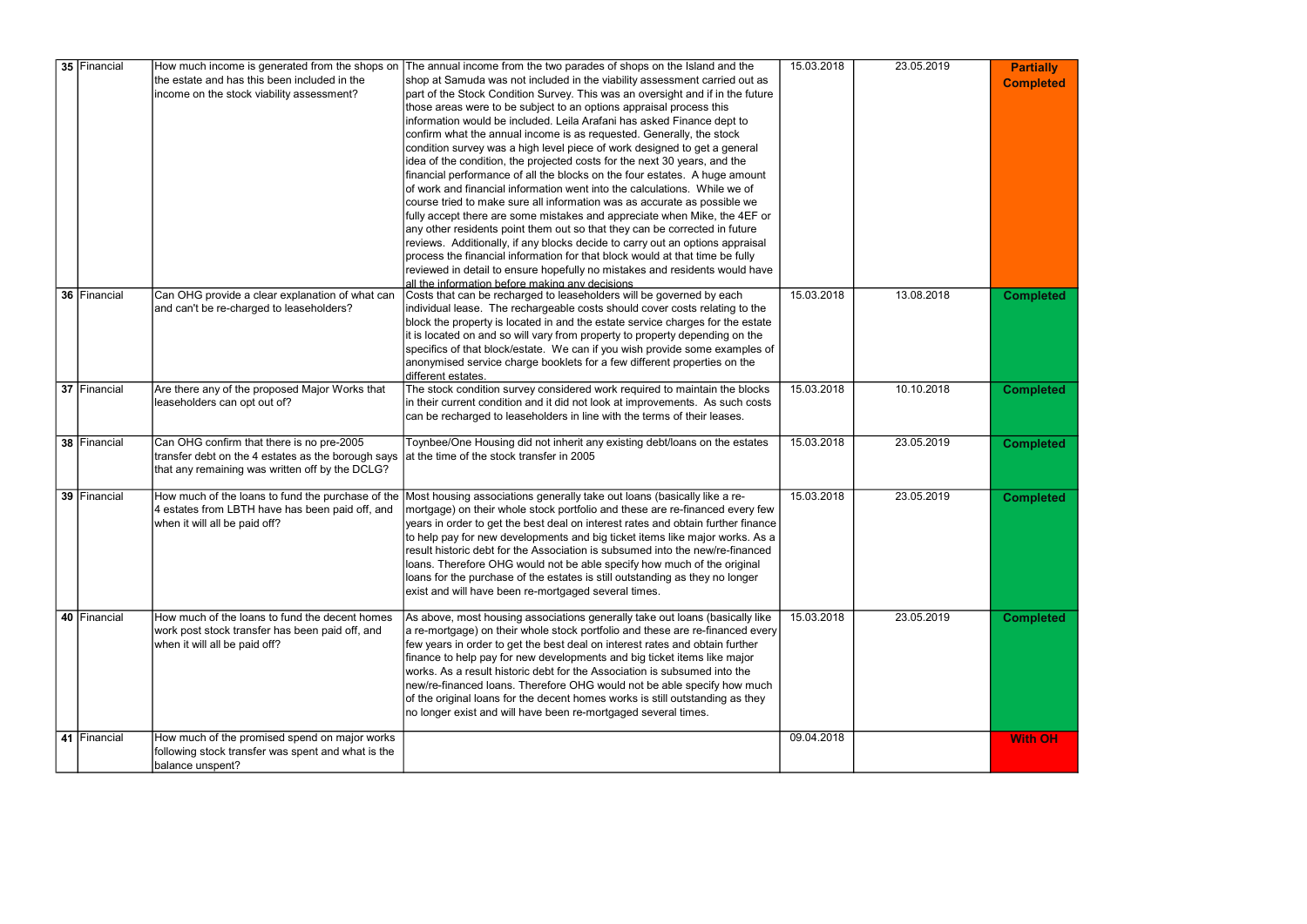|  | 42 Financial    | How many parking spaces are let to non-residents Barkantine                  |                                                                                                                                                             | 09.04.2018 | 10.10.2018 | <b>Completed</b> |
|--|-----------------|------------------------------------------------------------------------------|-------------------------------------------------------------------------------------------------------------------------------------------------------------|------------|------------|------------------|
|  |                 | on the four estates, what is their weekly charge                             | Non-resident parking bays: 1                                                                                                                                |            |            |                  |
|  |                 | and how has this been accounted for in the NPV?                              |                                                                                                                                                             |            |            |                  |
|  |                 |                                                                              | Kingsbridge                                                                                                                                                 |            |            |                  |
|  |                 |                                                                              | Non-resident parking bays: 0                                                                                                                                |            |            |                  |
|  |                 |                                                                              |                                                                                                                                                             |            |            |                  |
|  |                 |                                                                              | Samuda                                                                                                                                                      |            |            |                  |
|  |                 |                                                                              | Non-resident parking bays: 0                                                                                                                                |            |            |                  |
|  |                 |                                                                              | St Johns                                                                                                                                                    |            |            |                  |
|  |                 |                                                                              | Non-resident parking bays: 30                                                                                                                               |            |            |                  |
|  |                 |                                                                              |                                                                                                                                                             |            |            |                  |
|  |                 |                                                                              | The parking is charged at £150 for 6 months.                                                                                                                |            |            |                  |
|  |                 |                                                                              | The stock condition survey was a high level piece of work to give us a                                                                                      |            |            |                  |
|  |                 |                                                                              | general estimate and forecast of costs over the next 30 years. At this stage                                                                                |            |            |                  |
|  |                 |                                                                              | the income from the parking spaces has not been included.                                                                                                   |            |            |                  |
|  |                 |                                                                              | On the Barkantine there is only one bay making an income of £300 per year                                                                                   |            |            |                  |
|  |                 |                                                                              | which is so little it would not affect the financial performance of the estate.                                                                             |            |            |                  |
|  |                 |                                                                              | At St. John's there are 30 bays which would produce an income of £9000 per                                                                                  |            |            |                  |
|  |                 |                                                                              | year. At a whole estate level this is not a huge amount, but if at some time in                                                                             |            |            |                  |
|  |                 |                                                                              | the future residents and One Housing choose to consider the future of the                                                                                   |            |            |                  |
|  |                 |                                                                              | wider St. John's estate then more detailed work would be carried out to look                                                                                |            |            |                  |
|  |                 |                                                                              | at the financial performance and income from the parking would be taken                                                                                     |            |            |                  |
|  |                 |                                                                              | into account.                                                                                                                                               |            |            |                  |
|  |                 |                                                                              |                                                                                                                                                             |            |            |                  |
|  |                 |                                                                              |                                                                                                                                                             |            |            |                  |
|  | 43 Barkantine   | Can the heating elements of the M&E costs for the $ $ Hunters response $-$   |                                                                                                                                                             | 28.02.2018 | 24.04.2018 | <b>Completed</b> |
|  |                 |                                                                              |                                                                                                                                                             |            |            |                  |
|  |                 | Point blocks on Barkantine be separated?                                     | See attached spreadsheets of heating costs breakdown of M&E for the point                                                                                   |            |            |                  |
|  |                 |                                                                              | blocks.                                                                                                                                                     |            |            |                  |
|  | 44   Barkantine | How can the M&E report for Kedge House                                       | Hunters response -                                                                                                                                          | 09.04.2018 | 24.04.2018 | <b>Completed</b> |
|  |                 |                                                                              | recommend that the uPVC connections to the cast Despite the comments in the executive summary, one dwelling within Kedge                                    |            |            |                  |
|  |                 | iron stacks are in need of replacement because                               | House was accessed and the local connections viewed from the sink & wash                                                                                    |            |            |                  |
|  |                 | they are poorly installed when no inspections were                           | hand basin. This was in newer UPVC materials. MCCE are aware from the                                                                                       |            |            |                  |
|  |                 | carried out due to a lack of access?                                         | communal areas that the main soil stacks are Cast Iron. Our observations                                                                                    |            |            |                  |
|  |                 |                                                                              | suggested, waste pipework was installed when Kitchens and Bathrooms                                                                                         |            |            |                  |
|  |                 |                                                                              | were replaced. We have also applied our experience on similar buildings of                                                                                  |            |            |                  |
|  |                 |                                                                              | One Housing's and from elsewhere, that these connections are potentially<br>poorly formed and this is the basis of our observations, based upon             |            |            |                  |
|  |                 |                                                                              | restrictions in accessing these areas.                                                                                                                      |            |            |                  |
|  |                 |                                                                              | In this instance, we are of the opinion, additional properties would not have                                                                               |            |            |                  |
|  |                 |                                                                              | provided any further transparency due to these connections being hidden                                                                                     |            |            |                  |
|  |                 |                                                                              | behind bath panels and service voids to view the physical connection.                                                                                       |            |            |                  |
|  |                 |                                                                              |                                                                                                                                                             |            |            |                  |
|  | 45 Barkantine   | Why wasn't access to Kedge House gained given                                | The survey would have been intrusive and meaning making holes in                                                                                            | 09.04.2018 | 22.08.2018 |                  |
|  |                 | concerns over its LPS construction?<br>How come the kitchen renewals for the | walls/ceilings and we were not able to find any willing residents.                                                                                          |            | 10.10.2018 | <b>Completed</b> |
|  | 46 Kingsbridge  | Kingsbridge Estate are in Year 8 of the major                                | The letter says that a survey will be taking place to assess if a replacement<br>is required, not that it will definitely happen. OH will only place on the | 13.03.2018 |            | <b>Completed</b> |
|  |                 | works when residents have received letters from                              | programme if they fail Hunters suggested year 8 timescale.                                                                                                  |            |            |                  |
|  |                 | OHG to say that they will be done shortly?                                   |                                                                                                                                                             |            |            |                  |
|  | 47 Kingsbridge  | As the income in Montrose and Montcalm Houses                                | The Kingsbridge estate has now been proposed by OH as an initial area                                                                                       | 13.03.2018 | 10.10.2018 |                  |
|  |                 | exceeds income, can lifts be installed in the                                | where we wish to work with residents to understand their objectives for the                                                                                 |            |            | <b>Completed</b> |
|  |                 | blocks?                                                                      | future of their estate. The installation of lifts is an idea which can be                                                                                   |            |            |                  |

| <b>Completed</b><br><b>Completed</b> |
|--------------------------------------|
|                                      |
| Completed                            |
|                                      |
| <b>Completed</b>                     |
| <b>Completed</b>                     |
| <b>Completed</b>                     |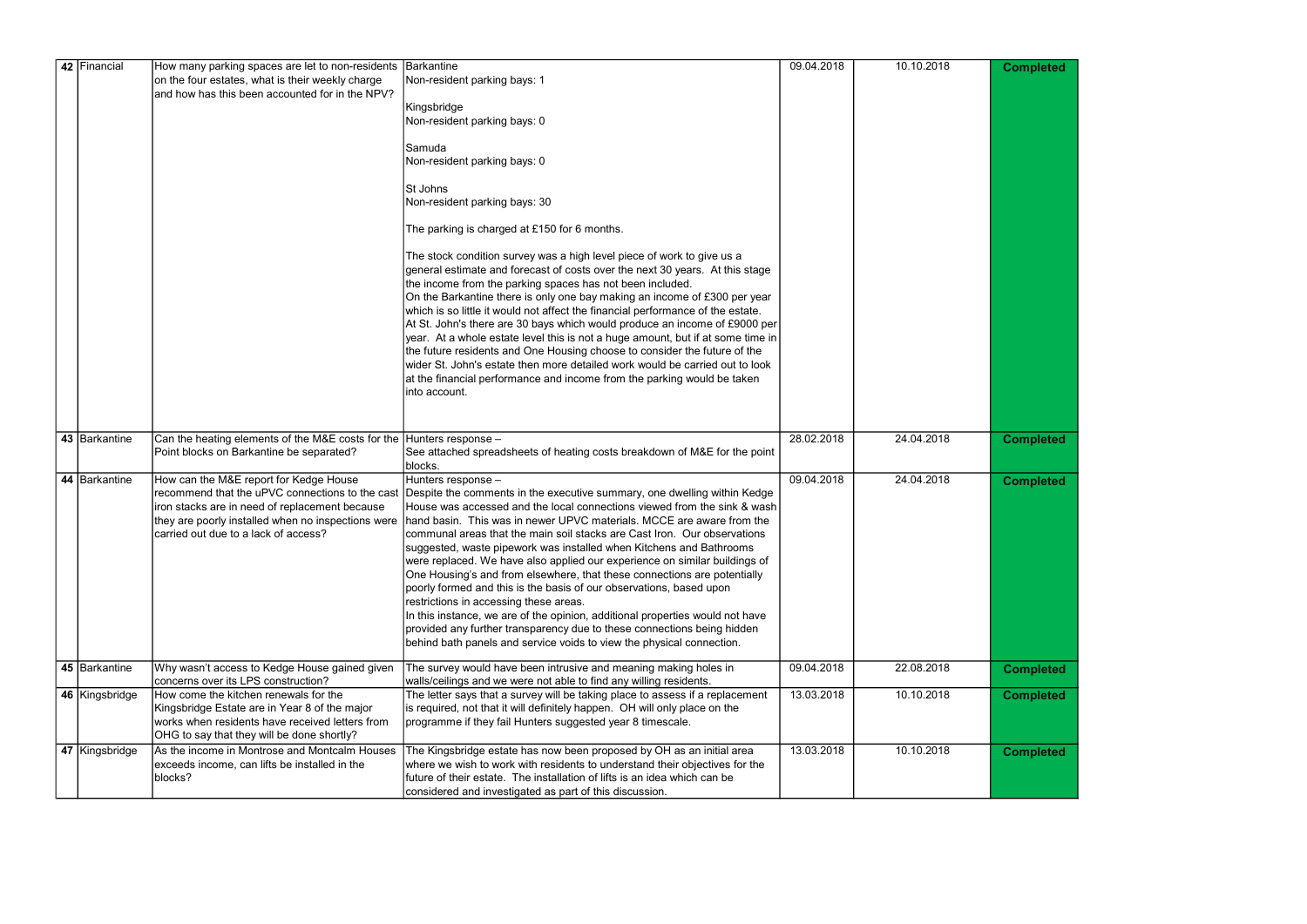| Completed                        |
|----------------------------------|
| <b>Completed</b>                 |
| <b>Query with</b><br>consultants |
| <b>Query with</b><br>consultants |
| <b>Completed</b>                 |
| npleted<br>Cor                   |
| <b>Completed</b>                 |
| <b>Completed</b>                 |

|  | 48 Kingsbridge                               | On the Kingsbridge Estate water pressure has                        | Hunters response -                                                                                                          | 13.03.2018 | 24.04.2018 | <b>Completed</b>   |
|--|----------------------------------------------|---------------------------------------------------------------------|-----------------------------------------------------------------------------------------------------------------------------|------------|------------|--------------------|
|  |                                              | been a constant issue for a number of years. Is                     | The survey only considered maintaining the buildings as they are. There are                                                 |            |            |                    |
|  |                                              | work to install water pumps included in these                       | currently no water pumps and so costs for installing and maintaining these                                                  |            |            |                    |
|  |                                              | costs?                                                              | are not included within the Hunters costs.                                                                                  |            |            |                    |
|  |                                              |                                                                     |                                                                                                                             |            |            |                    |
|  |                                              |                                                                     | One Housing response -<br>We are aware that there are issues with the water pressure on the                                 |            |            |                    |
|  |                                              |                                                                     | Kingsbridge. Installing pumps would be an improvement to the current                                                        |            |            |                    |
|  |                                              |                                                                     | system and is something that could be considered if/when One Housing and                                                    |            |            |                    |
|  |                                              |                                                                     | residents should choose to consider potential options for the future of the                                                 |            |            |                    |
|  |                                              |                                                                     | Kingsbridge estate.                                                                                                         |            |            |                    |
|  | 49 St. John's                                | Why aren't the costs for Castalia Square shared                     | The stock condition survey was a high level piece of work to give us a                                                      | 28.02.2018 | 10.10.2018 |                    |
|  |                                              | with the shops?                                                     | general estimate and forecast of costs over the next 30 years. In practice                                                  |            |            | <b>Completed</b>   |
|  |                                              |                                                                     | should any works be carried out on blocks with commercial units then they                                                   |            |            |                    |
|  |                                              |                                                                     | would be recharged in line with their leases. If at some time in the future                                                 |            |            |                    |
|  |                                              |                                                                     | residents and One Housing choose to consider the future of areas of the                                                     |            |            |                    |
|  |                                              |                                                                     | estates where there are shops more detailed work would be carried out to                                                    |            |            |                    |
|  |                                              |                                                                     | look at the current condition and financial performance of those blocks and                                                 |            |            |                    |
|  |                                              |                                                                     | the recovery of costs from commercial units would be taken into account.                                                    |            |            |                    |
|  |                                              |                                                                     |                                                                                                                             |            |            |                    |
|  | $50$ St. John's                              | Why is the cost of garage maintenance on St                         |                                                                                                                             | 28.02.2018 |            | <b>Query with</b>  |
|  |                                              | Johns Estates included in both the tenanted and                     |                                                                                                                             |            |            | consultants        |
|  |                                              | leaseholder costs when they are stand alone                         |                                                                                                                             |            |            |                    |
|  |                                              | buildings with their own income?                                    |                                                                                                                             |            |            |                    |
|  | 51 St. John's                                | Why is the cost of external buildings (presumably                   |                                                                                                                             | 13.03.2018 |            | <b>Query with</b>  |
|  |                                              | sheds) on St Johns Estates included in both the                     |                                                                                                                             |            |            | <b>consultants</b> |
|  |                                              | tenanted and leaseholder costs when they are                        |                                                                                                                             |            |            |                    |
|  |                                              | stand alone buildings with their own income?                        |                                                                                                                             |            |            |                    |
|  |                                              |                                                                     |                                                                                                                             |            |            |                    |
|  | 52 St. John's                                | Kingdon House includes costs for windows in Year Hunters response - |                                                                                                                             | 13.03.2018 | 24.04.2018 | <b>Completed</b>   |
|  |                                              | 2 when the windows were replaced in 2010. Why                       | There are no costs in year two for windows on any of the Kingdon House                                                      |            |            |                    |
|  |                                              | is there a cost in year 2?                                          | blocks - there are costs in year five. All windows are circa seven years old at                                             |            |            |                    |
|  |                                              |                                                                     | time of survey.                                                                                                             |            |            |                    |
|  |                                              |                                                                     | The year five costs are for either some replacement of windows and/or<br>repairs to window furniture (handles etc.).        |            |            |                    |
|  | 53 St. John's                                | Why does the cold bridging costs for St Johns                       | Hunters response -                                                                                                          | 13.03.2018 | 24.04.2018 | <b>Completed</b>   |
|  |                                              |                                                                     | include scaffolding when OHG has confirmed that Cold bridging doesn't included costs for scaffolding. The scaffolding costs |            |            |                    |
|  |                                              | scaffolding is not required?                                        | are for other external works to external main walls/ windows and roofs where                                                |            |            |                    |
|  |                                              |                                                                     | applicable. The misunderstanding may have come through looking at estate                                                    |            |            |                    |
|  |                                              |                                                                     | wide costs.                                                                                                                 |            |            |                    |
|  |                                              |                                                                     | Reference should be made to individual block sheets for the apportionment                                                   |            |            |                    |
|  |                                              |                                                                     | of scaffolding costs.                                                                                                       |            |            |                    |
|  | 54 $\vert$ St. John's                        | At Kingdon House costs are included for windows                     | $H$ unters response –                                                                                                       | 13.03.2018 | 24.04.2018 | <b>Completed</b>   |
|  |                                              |                                                                     | in Year 1. How is this the case when windows were There are no costs in year one for windows on any of the Kingdon House    |            |            |                    |
|  |                                              | renewed in 2010?                                                    | blocks - there are costs in year five. All windows are circa seven years old at                                             |            |            |                    |
|  |                                              |                                                                     | time of survey.                                                                                                             |            |            |                    |
|  |                                              |                                                                     | The year five costs are for either some replacement of windows and/or                                                       |            |            |                    |
|  |                                              |                                                                     | repairs to window furniture (handles etc.).                                                                                 |            |            |                    |
|  | 55 $\overline{\smash{\mathsf{S}t}}$ . John's | At Kingdon House costs are included for external                    | Hunters response -                                                                                                          | 13.03.2018 | 24.04.2018 | <b>Completed</b>   |
|  |                                              | doors in Year 10. How is this the case when                         | When blocks are surveyed all the external windows and/or doors are taken                                                    |            |            |                    |
|  |                                              | external doors were renewed in 2010?                                | into account for renewal regardless of tenures. External works programmes                                                   |            |            |                    |
|  |                                              |                                                                     | usually include all properties within the building regardless of their tenure                                               |            |            |                    |
|  |                                              |                                                                     | when works are undertaken by the landlord. Therefore, there are a mixture                                                   |            |            |                    |
|  |                                              |                                                                     | of ages and door types. Some of which have been replaced and others                                                         |            |            |                    |
|  |                                              |                                                                     | which are older. It is the mixture of these that contributes to costs shown in                                              |            |            |                    |
|  |                                              |                                                                     | different years. In this example external doors.                                                                            |            |            |                    |
|  |                                              |                                                                     |                                                                                                                             |            |            |                    |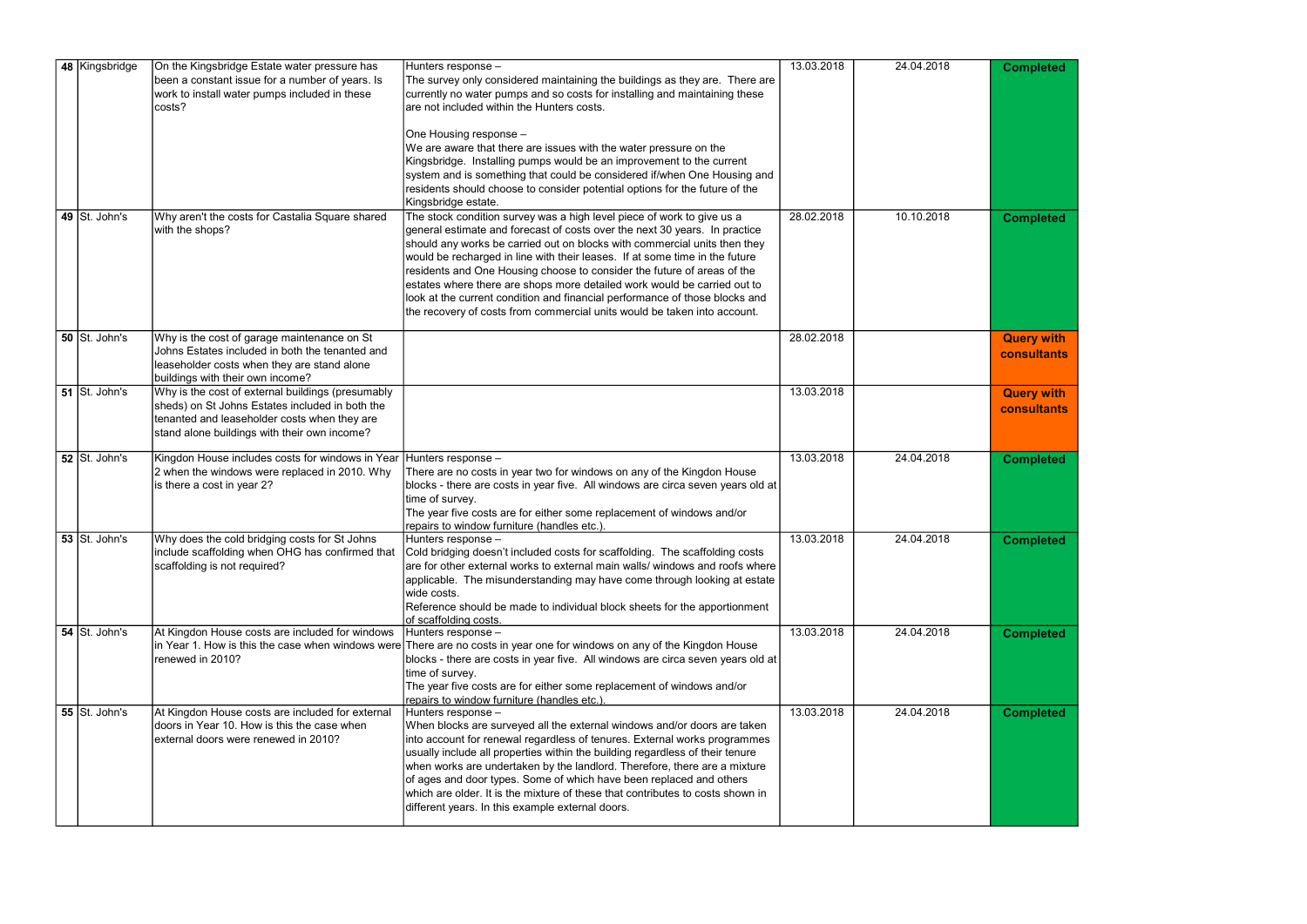| <b>Completed</b> |
|------------------|
| <b>Completed</b> |
| <b>Completed</b> |
| <b>Completed</b> |
| <b>Completed</b> |

| 56 St. John's | How comes the NPV from Kingdon House is                                                                                                                                                                                                                                                                                                                                        | NPV takes into account the timing of costs and income which can affect how                                                                                                                                                                                                                                                                                                                                                                                                                                                                                                                                                                                                                                                                                                                                                                  | 14.03.2018 | 10.10.2018 | <b>Completed</b> |
|---------------|--------------------------------------------------------------------------------------------------------------------------------------------------------------------------------------------------------------------------------------------------------------------------------------------------------------------------------------------------------------------------------|---------------------------------------------------------------------------------------------------------------------------------------------------------------------------------------------------------------------------------------------------------------------------------------------------------------------------------------------------------------------------------------------------------------------------------------------------------------------------------------------------------------------------------------------------------------------------------------------------------------------------------------------------------------------------------------------------------------------------------------------------------------------------------------------------------------------------------------------|------------|------------|------------------|
|               | negative when the income exceeds expenditure?                                                                                                                                                                                                                                                                                                                                  | much money is worth and therefore the financial performance.                                                                                                                                                                                                                                                                                                                                                                                                                                                                                                                                                                                                                                                                                                                                                                                |            |            |                  |
| 57 St. John's | Why are the windows in Elm House being renewed Hunters response -<br>in years 11 to 15 when they are in poor condition?                                                                                                                                                                                                                                                        | From the visual inspection of both internal dwellings and the exterior that the<br>windows are approximately 15 years old. On the basis of the inspections<br>undertaken mid-2017 and an assessment of the overall condition,<br>replacement is not considered necessary until circa 11-15 years. Where an<br>individual home may have concerns, these should be reported to the local<br>housing office for a specific inspection as repairs may be necessary.<br>One Housing response -<br>If residents on the whole feel there are issues with the windows then renewal<br>of these is something that could be considered if/when One Housing and<br>residents should choose to consider potential options for the future of Elm<br>House.                                                                                               | 14.03.2018 | 24.04.2018 | <b>Completed</b> |
| 58 St. John's | For Argyle House on page 3 of the section on St<br>Johns Estate by Asset Type under boundaries for<br>years 6 to 20 is cost just for the wall on the street<br>side (along Manchester road) or does it take into<br>consideration the boundary wall with the school? If<br>includes the school does this amount take into<br>consideration contribution from the school - thus | The stock condition survey was a high level piece of work to give us a<br>general estimate and forecast of costs over the next 30 years. The costs for<br>maintaining all the boudary walls around Argyle House have been included<br>and there is no assumption for recovering the costs from the school if<br>applicable. If at some time in the future residents and One Housing choose<br>to consider the future of Argyle House then more detailed work would be<br>carried out to look at the financial performance and contributions from the<br>school would be taken into account                                                                                                                                                                                                                                                  | 18.03.2018 | 10.10.2018 | <b>Completed</b> |
| 59 St. John's | reducing this cost?<br>For Argyle House on page 3 of the section on St<br>Johns Estate by Asset Type under external<br>building costs for years 4 and 5 the work is split.<br>Would it not be economical to do this together?                                                                                                                                                  | Hunters response -<br>Hunters assess all building components on an individual basis and our work<br>does not take account of programming of work. It is for One Housing to<br>decide upon these programmes and the economies of scale these may<br>bring.<br>One Housing response -<br>In practice it is common for similar works to be grouped together to save<br>costs. The stock condition survey was a high level survey and many<br>assumptions were made, to give us a general estimate. Undoubtedly there<br>are some areas where refinements can be made but this survey could only<br> go so far.  If/when One Housing and residents should choose to consider<br>potential options for the future of Argyle House a more detailed and accurate<br>review could be carried out to ensure such economies are taken into<br>account | 18.03.2018 | 24.04.2018 | <b>Completed</b> |
| 60 St. John's | For Argyle House on page 3 of the section on St<br>Johns Estate by Asset Type under external<br>building costs for years 16-20, what would the<br>£15,000 be spent on?                                                                                                                                                                                                         | Hunters response -<br>This item of work relates to the wall structure of the stores.                                                                                                                                                                                                                                                                                                                                                                                                                                                                                                                                                                                                                                                                                                                                                        | 18.03.2018 | 24.04.2018 | <b>Completed</b> |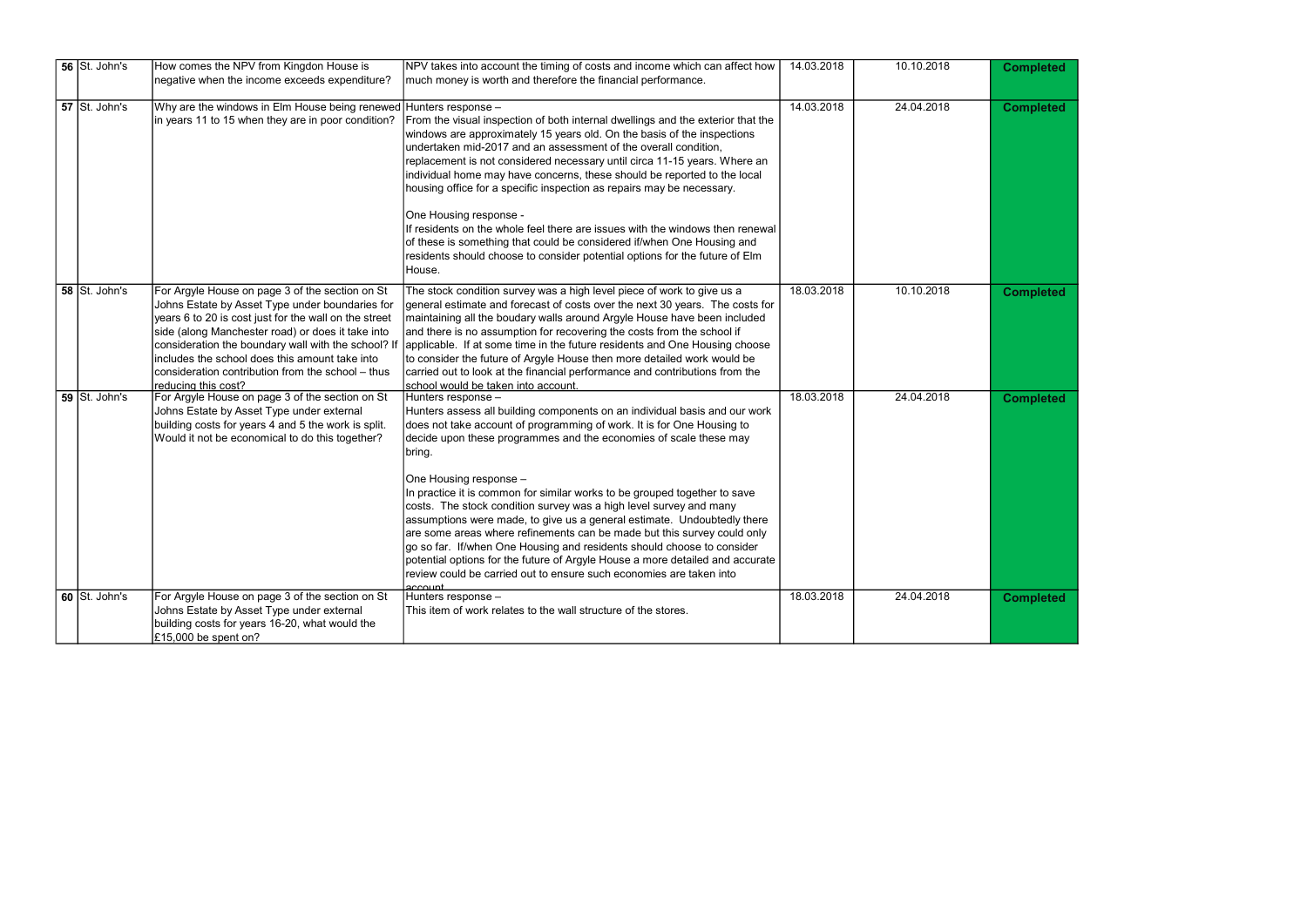| $\overline{61}$ St. John's                   | For Argyle House on page 3 of the section on St<br>Johns Estate by Asset Type under external doors,<br>can you confirm whether this cost relates to<br>across the estate there are big differences<br>between similar style and size blocks:<br>• Argyle House - £24k for a block of 20 flats<br>• 1-18 Lingard House - £8k for a block of 18 flats<br>19-36 Lingard House - £8k for a block of 18 flats<br>Finwhale House - £11k for a block of 14 flats<br>, 5-35 Glengall Grove - £31k for a block of 32 flats │Further response from Hunters -<br>• 47-65 Glengall Grove - £20k for a block of 20<br>flats<br>Why are the values so different? | Hunters response -<br>There are many factors relating to external doors based upon the type<br>installed. There are also different material types. A stock condition survey<br>communal doors or individual doors? This because includes all front doors regardless of tenure. This is because external<br>planned maintenance contracts undertaken by the landlord tend to replace<br>all windows and doors within a building regardless of tenure. However,<br>subject to leases (which Hunters are not party to) there maybe scenarios<br>whereby leaseholders are responsible for their own front entrance doors and<br>or windows and the survey takes no account of these leases. Should this<br>arise One Housing will adjust and review costs accordingly.<br>Door costs pertaining to a block will include, front entrance doors, rear doors/<br>balcony and communal doors. The costs of these varies as is dependent on<br>type. The door costs are reflective of capital works contracts in lieu of one off<br>replacements. Costs included also take consideration of old and new doors<br>at the time of survey. Therefore, it does not mean to say that if there are 30<br>doors in a block they are all replaced at the same time as some will be new<br>and others old. This results from maintenance regimes which in the past may<br>have been sporadic due to budgets in lieu of wholesale replacement of<br>doors e.g. every 30 years regardless of condition. The rates for doors vary in<br>costs based upon material type and style. Costs in the schedule of rates<br>range from £600 - £2,000 per door. | 18.03.2018 | 24.04.2018 | <b>Completed</b> |
|----------------------------------------------|----------------------------------------------------------------------------------------------------------------------------------------------------------------------------------------------------------------------------------------------------------------------------------------------------------------------------------------------------------------------------------------------------------------------------------------------------------------------------------------------------------------------------------------------------------------------------------------------------------------------------------------------------|-----------------------------------------------------------------------------------------------------------------------------------------------------------------------------------------------------------------------------------------------------------------------------------------------------------------------------------------------------------------------------------------------------------------------------------------------------------------------------------------------------------------------------------------------------------------------------------------------------------------------------------------------------------------------------------------------------------------------------------------------------------------------------------------------------------------------------------------------------------------------------------------------------------------------------------------------------------------------------------------------------------------------------------------------------------------------------------------------------------------------------------------------------------------------------------------------------------------------------------------------------------------------------------------------------------------------------------------------------------------------------------------------------------------------------------------------------------------------------------------------------------------------------------------------------------------------------------------------------------------------------------|------------|------------|------------------|
| 62 St. John's                                | For Argyle House on page 3 of the section on St<br>Johns Estate by Asset Type under roof costs for<br>year 5, there is £15k for roofs but not<br>corresponding scaffold. Why?                                                                                                                                                                                                                                                                                                                                                                                                                                                                      | Hunters response -<br>Various costs have been included for works under the group heading of<br>roofs, between year 5 and 20. In lieu of including three separate full<br>scaffolding costs in years, 5, 10 and 16-20, we have included scaffolding<br>once as One Housing will take a programming decision to extend or bring<br>forward other roof works to make full use of a single scaffold for economies<br>of scale rather than erect three individual scaffolds at three times the cost.                                                                                                                                                                                                                                                                                                                                                                                                                                                                                                                                                                                                                                                                                                                                                                                                                                                                                                                                                                                                                                                                                                                                   | 18.03.2018 | 24.04.2018 | <b>Completed</b> |
| 63 St. John's                                | For Argyle House on page 3 of the section on St<br>Johns Estate by Asset Type under roof costs for<br>year 10, why is there a secondary cost for roofs 5<br>years later on from the £15k in year 5?                                                                                                                                                                                                                                                                                                                                                                                                                                                | Hunters response -<br>Hunters assess all building components on an individual basis and our work<br>does not take account of programming of work. It is for One Housing to<br>decide upon these programmes and the economies of scale these may<br>bring. The group heading of roofs is not limited to main roof coverings only.<br>Please see other elements of work that may contribute to this work group at<br>Appendix J. It does not mean that the same roof is replaced 5 years later,<br>this will be for different roof components.                                                                                                                                                                                                                                                                                                                                                                                                                                                                                                                                                                                                                                                                                                                                                                                                                                                                                                                                                                                                                                                                                      | 18.03.2018 | 24.04.2018 | <b>Completed</b> |
| 64 St. John's                                | For Argyle House on page 3 of the section on St<br>Johns Estate by Asset Type under roof costs for<br>- 10 years after year 5 and year 10 costs? Roofs<br>should last 20 years in the UK.                                                                                                                                                                                                                                                                                                                                                                                                                                                          | Hunters response -<br>See previous comments on roofs. These costs are not reflective of replacing<br>year 16-20, why is there another charge for roofs 5 the same area of roof again, but cover both main roofs, secondary roof<br>coverings and canopies in addition to facia/soffit and barge boards, lead<br>flashings. See appendix J for individual elements this work covers.                                                                                                                                                                                                                                                                                                                                                                                                                                                                                                                                                                                                                                                                                                                                                                                                                                                                                                                                                                                                                                                                                                                                                                                                                                               | 18.03.2018 | 24.04.2018 | <b>Completed</b> |
| 65 $\overline{\smash{\mathsf{S}t}}$ . John's | For Argyle House on page 3 of the section on St<br>Johns Estate by Asset Type under block costs for<br>las:<br><b>External building costs</b><br><b>External Wall finish</b><br>Roofs<br><b>Stairs and balconies</b><br>vet no corresponding Scaffolding costs?                                                                                                                                                                                                                                                                                                                                                                                    | Hunters response -<br>Some work items attract scaffolding costs where as others do not.<br>year 16-20, why are there several items listed such Dreliminaries included within individual rates items include for associated<br>works and access to them. However, scaffolding costs is included where<br>main full block scaffolding is necessary and would be programmed as part of<br>economies of scale.                                                                                                                                                                                                                                                                                                                                                                                                                                                                                                                                                                                                                                                                                                                                                                                                                                                                                                                                                                                                                                                                                                                                                                                                                        | 18.03.2018 | 24.04.2018 | <b>Completed</b> |

| <b>Completed</b> |
|------------------|
|                  |
|                  |
|                  |
|                  |
|                  |
|                  |
|                  |
|                  |
|                  |
|                  |
|                  |
|                  |
|                  |
|                  |
|                  |
| <b>Completed</b> |
|                  |
|                  |
|                  |
|                  |
| <b>Completed</b> |
|                  |
|                  |
|                  |
|                  |
| <b>Completed</b> |
|                  |
|                  |
|                  |
| <b>Completed</b> |
|                  |
|                  |
|                  |
|                  |
|                  |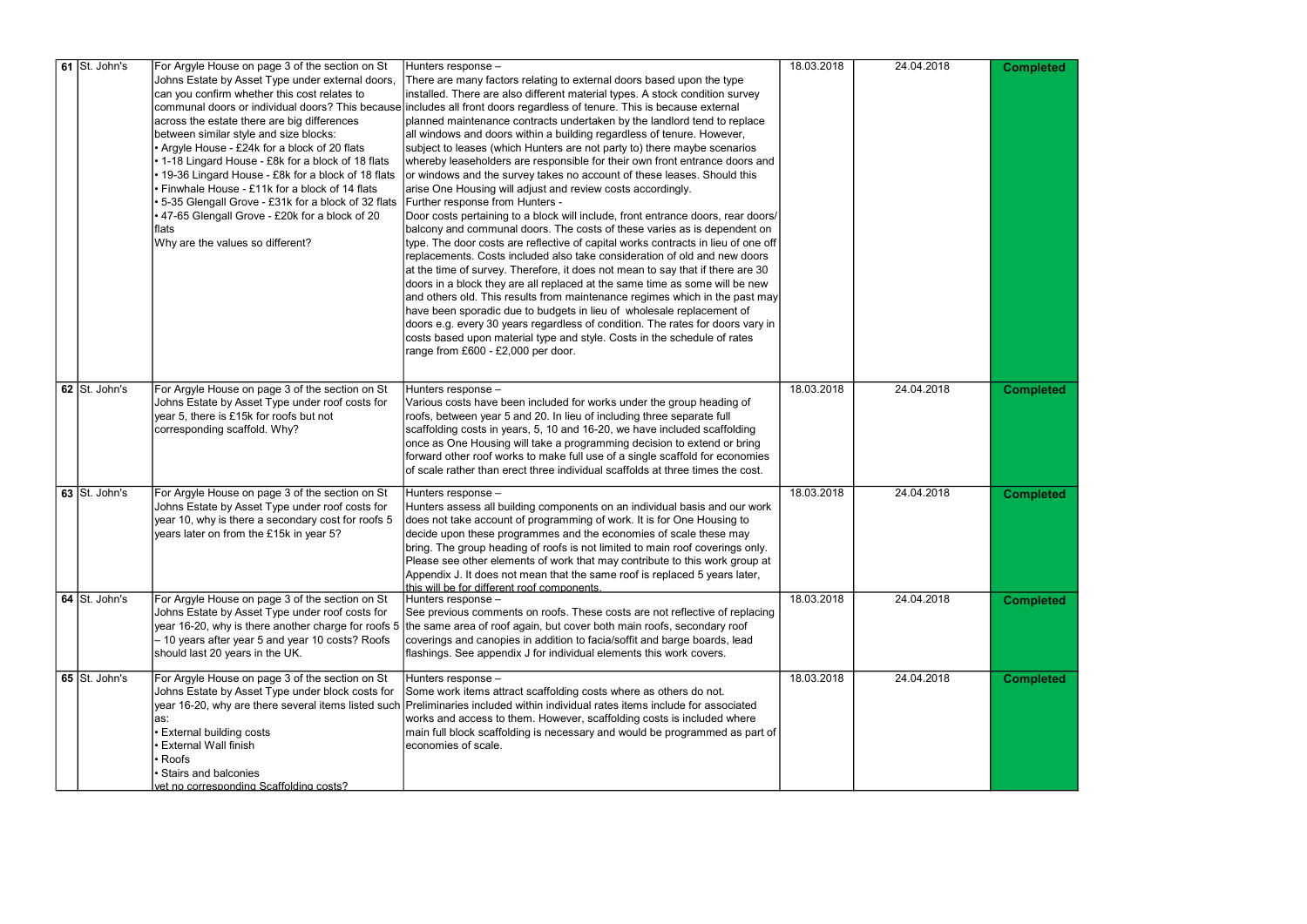| 66 St. John's                                | Why does the repairs costs for stairs and<br>balconies cost between similar St Johns blocks<br>vary so dramatically:<br>• Argyle House - £136k for a block of 20 flats<br>• 1-18 Lingard House - £30k for a block of 18 flats<br>• 19-36 Lingard House - £125k for a block of 18<br>Iflats<br>Finwhale House - £27k for a block of 14 flats<br>5-35 Glengall Grove - £46k for a block of 32 flats<br>• 47-65 Glengall Grove - £42k for a block of 20<br> flats<br>Why are the values so different? | Hunters response -<br>There are three distinct block types and these can be defined as: 1. Argyle<br>House & Finwhale House, 2. Two Lingard blocks and 3. The two Glengall<br>blocks. Each block type is different in terms of configuration and their<br>balconies and in some instances the number of flats contained within, these<br>also have an effect on overall 30 year cost in terms of block size, regardless<br>of whether they are the same type or not. Within the detail, albeit different<br>blocks, Argyle house and one of the Lingard house blocks, show a high<br>disparity. The variance in the main pertains to the Main concrete staircases.<br>Whilst there could be expected to be a variance between observations and<br>similar blocks, the quantity of work in these two instances only appears to<br>reflect work to the number of treads in lieu of the measure as a staircase as<br>a singular quantity as is applied with all other estate blocks. Argyle house<br>includes (81K) and Lingard (121K) for the quantities used. This requires a<br>correction against stair and balconies. This estimate of work is within the<br>latter costed years which will mean when the NPV is applied, the value of<br>work is heavily discounted and the costs reduced. However, these will<br>require an adjustment overall." | 18.03.2018 | 24.04.2018 & 10.10.2018 | <b>Completed</b> |
|----------------------------------------------|----------------------------------------------------------------------------------------------------------------------------------------------------------------------------------------------------------------------------------------------------------------------------------------------------------------------------------------------------------------------------------------------------------------------------------------------------------------------------------------------------|------------------------------------------------------------------------------------------------------------------------------------------------------------------------------------------------------------------------------------------------------------------------------------------------------------------------------------------------------------------------------------------------------------------------------------------------------------------------------------------------------------------------------------------------------------------------------------------------------------------------------------------------------------------------------------------------------------------------------------------------------------------------------------------------------------------------------------------------------------------------------------------------------------------------------------------------------------------------------------------------------------------------------------------------------------------------------------------------------------------------------------------------------------------------------------------------------------------------------------------------------------------------------------------------------------------------------------------------------|------------|-------------------------|------------------|
| 67 St. John's                                | For Argyle House on page 3 of the section on St<br>Johns Estate by Asset Type under estate costs for<br>years 16 to 20, what is the estimate of £14k for,<br>given that in the previous 15 years the total spend<br>was £3.5k?                                                                                                                                                                                                                                                                     | Response from Hunters -<br>The works against "Estate" costs, included against each block, are derived<br>from the overall St John's estate costs, divided equally, by the number of<br>properties per block. The overall estate costs in years 16-20, relate to the<br>future replacement of Tarmacadam parking areas, paving slabs in<br>communal areas between and within block boundaries/ pathways, repointing<br>of boundary walls, brickwork boundary wall replacements and works<br>to metal railings across the estate wide area.                                                                                                                                                                                                                                                                                                                                                                                                                                                                                                                                                                                                                                                                                                                                                                                                            | 18.03.2018 | 10.10.2018              | <b>Completed</b> |
| 68 $\overline{\smash{\mathsf{S}t}}$ . John's | The windows in Rugless House were renewed in<br>the late 1980s, how sure are Hunters that they<br>have 5 more years life in them?                                                                                                                                                                                                                                                                                                                                                                  | Hunters response –<br>The survey is based upon a visual non-intrusive assessment only. The<br>professional opinion of our on-site surveyors has been used to assess the<br>condition at the time of survey of existing window installations including<br>observations of glazed windows to provide an indicative estimate of when the<br>windows will require replacement. As with any condition survey following<br>formulated programmes of work by OHG a re-evaluation of the condition at<br>the estimated time of failure will normally be undertaken to determine actual<br>condition and performance ensuring key work components warrant a<br>replacement at this time based upon the condition assessment. Should<br>these be failing sooner, OH will have a record of reported concerns in the<br>OHG Response -<br>year(s) ahead.<br>Hunters have given their response on their professional opinion. If there are<br>specific problems and concerns we would welcome residents raising this<br>with us so that we can assess them individually.                                                                                                                                                                                                                                                                                          | 09.04.2018 | 24.04.2018 & 10.10.2018 | <b>Completed</b> |
| 69 St. John's                                | The tenants of Alice Shepherd House were written<br>to in November 2017 regarding the new lift<br>contract in respect of their obligations on lift<br>maintenance. What are their obligations? Are they<br>being charged for maintenance and /or servicing?                                                                                                                                                                                                                                        |                                                                                                                                                                                                                                                                                                                                                                                                                                                                                                                                                                                                                                                                                                                                                                                                                                                                                                                                                                                                                                                                                                                                                                                                                                                                                                                                                      | 09.04.2018 |                         | <b>With OH</b>   |

| <b>Completed</b> |
|------------------|
| <b>Completed</b> |
| Completed        |
| <b>Nith OH</b>   |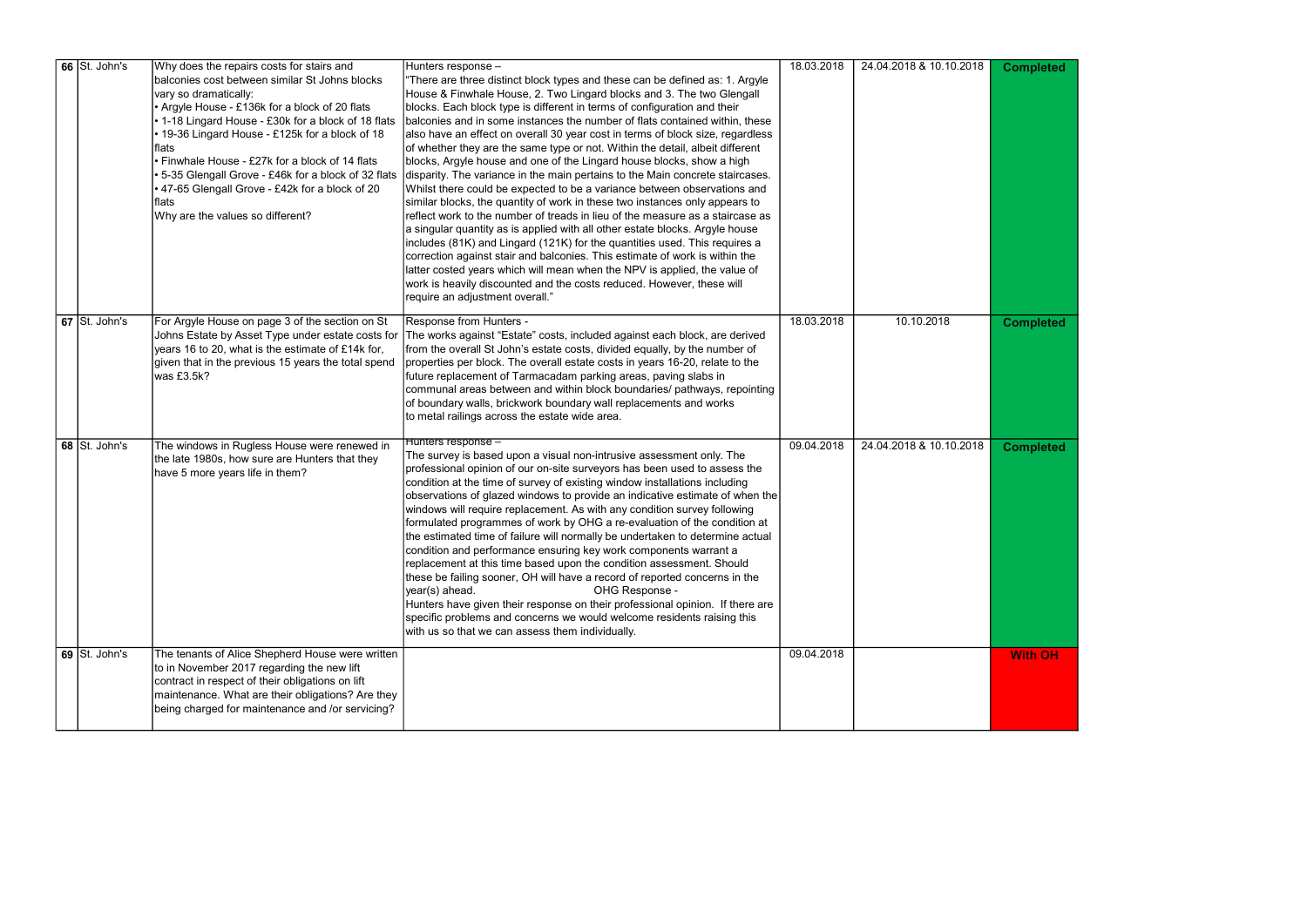|  | $70$ St. John's | What are the presumptions about the last time                        | Hunters response -                                                                                                                | 09.04.2018 | 24.04.2018 & 10.10.2018 | <b>Completed</b> |
|--|-----------------|----------------------------------------------------------------------|-----------------------------------------------------------------------------------------------------------------------------------|------------|-------------------------|------------------|
|  |                 | windows and front doors were renewed in Alice                        | There are a mixture of window types/ materials and observations range                                                             |            |                         |                  |
|  |                 | Shepherd House?                                                      | these from between 20-40 years old. However, the condition survey is based                                                        |            |                         |                  |
|  |                 |                                                                      | upon the condition of a materials at the time of survey. For windows this                                                         |            |                         |                  |
|  |                 |                                                                      | suggests an estimated replacement in year 5. Doors vary throughout the                                                            |            |                         |                  |
|  |                 |                                                                      | building with a mixture of materials ranging from an estimated 5-20 years                                                         |            |                         |                  |
|  |                 |                                                                      | old. Replacement of doors vary between years 10 to 25.                                                                            |            |                         |                  |
|  |                 |                                                                      | OHG Response -                                                                                                                    |            |                         |                  |
|  |                 |                                                                      | Hunters have given their response on their professional opinion. If there are                                                     |            |                         |                  |
|  |                 |                                                                      |                                                                                                                                   |            |                         |                  |
|  |                 |                                                                      | specific problems and concerns we would welcome residents raising this                                                            |            |                         |                  |
|  |                 |                                                                      | with us so that we can assess them individually.                                                                                  |            |                         |                  |
|  | 71 St. John's   | What are the presumptions about the last time                        | Hunters response -                                                                                                                | 09.04.2018 | 24.04.2018              | <b>Completed</b> |
|  |                 | windows and front doors were renewed in the                          | Windows within these blocks suggest installation was undertaken within the                                                        |            |                         |                  |
|  |                 | three different blocks at Kingdon House?                             | last 7-10 years, however, the survey suggests that there are issues with                                                          |            |                         |                  |
|  |                 |                                                                      | windows. Between 13-36% of the total cost of all windows is included, either                                                      |            |                         |                  |
|  |                 |                                                                      | suggesting repairs are necessary to all or the majority or individual renewals.                                                   |            |                         |                  |
|  |                 |                                                                      |                                                                                                                                   |            |                         |                  |
|  |                 |                                                                      | As this is a condition survey and not a specification of work, the full detail is<br>not available                                |            |                         |                  |
|  | 72 St. John's   | What are the cost of renewing front doors at                         | Hunters response -                                                                                                                | 09.04.2018 | 24.04.2018              | <b>Completed</b> |
|  |                 | Kingdon House compared to Alice Shepherd                             | Kingdon House versus Alice shepherd will vary. The costs are driven from a                                                        |            |                         |                  |
|  |                 | House?                                                               | schedule of rates and these vary based upon material type. It is not always                                                       |            |                         |                  |
|  |                 |                                                                      | necessary to allow replacement of all doors at the same time. Replacement                                                         |            |                         |                  |
|  |                 |                                                                      | is very much driven by condition and exposure of doors as to life expectancy.                                                     |            |                         |                  |
|  |                 |                                                                      |                                                                                                                                   |            |                         |                  |
|  | 73 St. John's   | There is a sink hole between Ash House and                           | This matter has been passed on to Rhys Jones as part of his new role within                                                       | 09.04.2018 | 23.05.2019              | <b>Completed</b> |
|  |                 | Rugless House. Has the survey checked out the                        | the Regeneration Team is to follow up long-standing concerns such as this.                                                        |            |                         |                  |
|  |                 | drains?                                                              | Rhys will be investigating this problem and reporting back in due course.                                                         |            |                         |                  |
|  | 74 Samuda       | Has the cladding around the stair tower at Kelson                    | Response from the Refurbishment Team -                                                                                            | 13.03.2018 | 10.10.2018              | <b>Completed</b> |
|  |                 | House been tested for fire safety?                                   | The cladding on Kelson house is HPL which has been classed as a                                                                   |            |                         |                  |
|  |                 |                                                                      | combustible material, it has also come to light that the original timber                                                          |            |                         |                  |
|  |                 |                                                                      | windows have been encapsulated between the HPL.                                                                                   |            |                         |                  |
|  |                 |                                                                      | One Housing are taking the stance that all cladding should reach the highest                                                      |            |                         |                  |
|  |                 |                                                                      | standard of fire safety (over and above government requirements) and any                                                          |            |                         |                  |
|  |                 |                                                                      | that doesn't will be replaced. Cladding at Kelson has been surveyed and we                                                        |            |                         |                  |
|  |                 |                                                                      | are awaiting design recommendations and will be replaced as part of                                                               |            |                         |                  |
|  |                 |                                                                      | refurbishment project                                                                                                             |            |                         |                  |
|  | 75 Samuda       | In Kelson House the original copper pipework from Hunters response - |                                                                                                                                   | 14.03.2018 | 24.04.2018              | <b>Completed</b> |
|  |                 | the bath wastes are starting to fail, flooding                       | This work is included within the Mechanical & Electrical services report at                                                       |            |                         |                  |
|  |                 |                                                                      | properties. Is this work included in the major works   year 3, for the recommendation to replace all defective connections to the |            |                         |                  |
|  |                 | for Kelson House?                                                    | main soil stacks. The budget allows for the works to be carried out at the                                                        |            |                         |                  |
|  |                 |                                                                      | same time as the Water Services works as the soil stack and water pipe                                                            |            |                         |                  |
|  |                 |                                                                      | Ishare the same riser.                                                                                                            |            |                         |                  |
|  |                 |                                                                      | Response from the Refurbishment Team -                                                                                            |            |                         |                  |
|  |                 |                                                                      | Hunters only surveyed a sample of properties.                                                                                     |            |                         |                  |
|  |                 |                                                                      | A review of the copper pipework/connections in each property will form part                                                       |            |                         |                  |
|  |                 |                                                                      | of the survev work being carried out by the refurbishment team.                                                                   |            |                         |                  |
|  | 76 Samuda       | Does the financial viability for the blocks on the                   | One Housing do not recharge One Direct for use of parking spaces when                                                             | 18.03.2018 | 10.10.2018              | <b>Completed</b> |
|  |                 | Samuda Estate assume any rent from One Direct                        | they are attending properties and so no such costs or incomes are included                                                        |            |                         |                  |
|  |                 | for the use of the underground garages?                              | in the modelling work.                                                                                                            |            |                         |                  |

| <b>Completed</b> |
|------------------|
| <b>Completed</b> |
| <b>Completed</b> |
| <b>Completed</b> |
| <b>Completed</b> |
| <b>Completed</b> |
| <b>Completed</b> |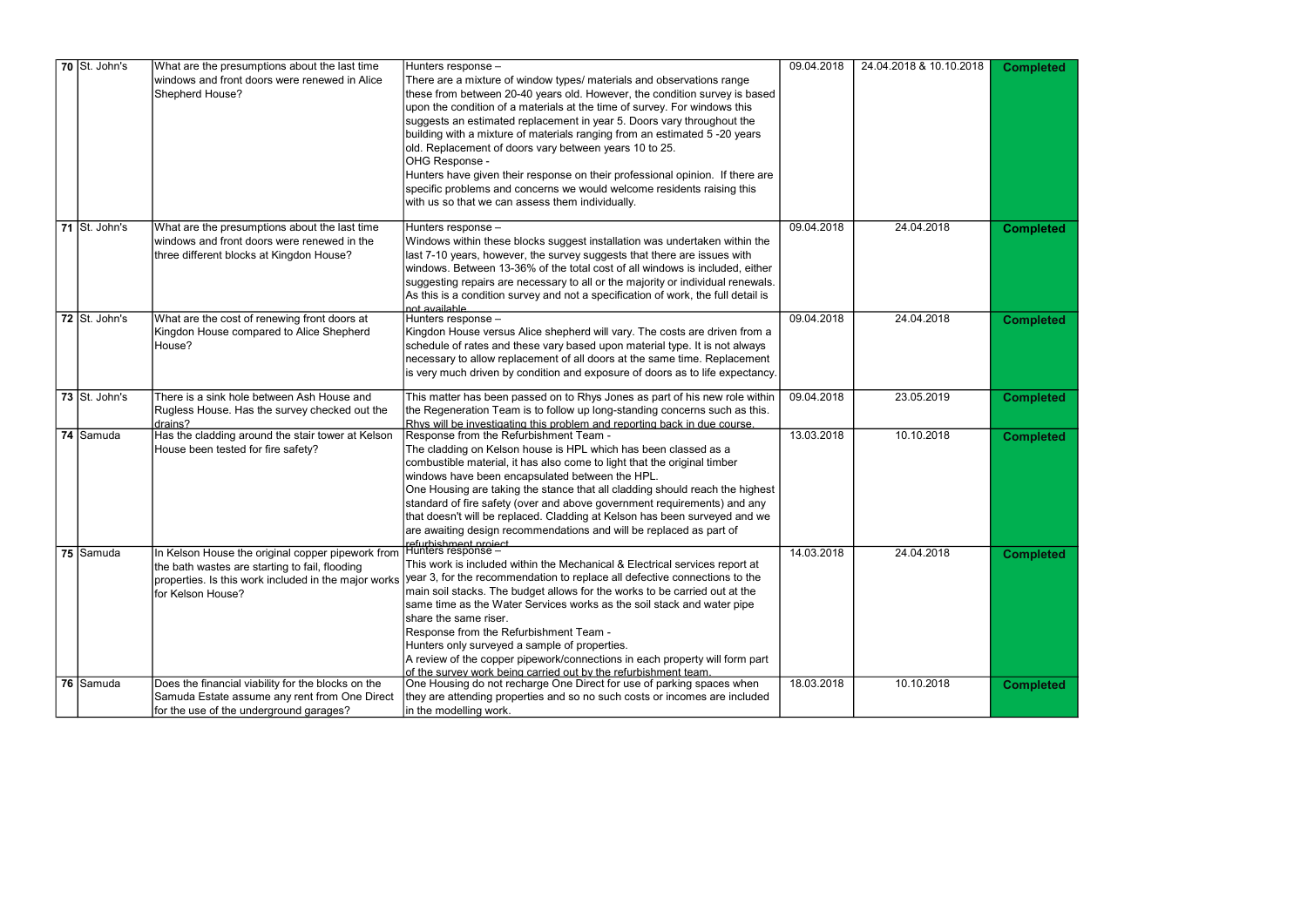| <b>77 FAQ</b>                   | What does it mean if my block shows the highest                                                | The independent stock condition survey was carried out at the request of                                                                                                                                                                                                                                                                                                                                                                                                                                                                                                                                                                                                                                                | 28.03.2018 | <b>Completed</b> |
|---------------------------------|------------------------------------------------------------------------------------------------|-------------------------------------------------------------------------------------------------------------------------------------------------------------------------------------------------------------------------------------------------------------------------------------------------------------------------------------------------------------------------------------------------------------------------------------------------------------------------------------------------------------------------------------------------------------------------------------------------------------------------------------------------------------------------------------------------------------------------|------------|------------------|
|                                 | cost?                                                                                          | residents and the findings simply show which blocks need more expensive<br>planned maintenance work than others over the next 30 years. It does not<br>consider extra costs such as responsive repairs and management, or<br>incomes such as rent.<br>The analysis carried out by Quod looks at the full picture of costs compared                                                                                                                                                                                                                                                                                                                                                                                      |            |                  |
|                                 |                                                                                                | with income. This is more useful to know than just a simple overview of<br>costs.<br>At this point we are just presenting the facts and have made no decisions<br>about any action we should take in response to the information. In the future<br>both One Housing and residents may wish to consider the future of some<br>parts of the estates and will need to think about what can be done where the<br>rental income for blocks is not enough to cover the cost of carrying out the<br>work that's needed. This could be a problem for both One Housing (which                                                                                                                                                    |            |                  |
|                                 |                                                                                                | has to find the money to cover any shortfall) and residents (because<br>leaseholders may have to pay their share or all residents may have to agree<br>to have less work done or fewer services to make the 'books balance').<br>We want to stress that One Housing hasn't made decisions about what to do<br>in response to this survey – we want to work together with residents to figure<br>out the best approach to deal with the problems it has highlighted.                                                                                                                                                                                                                                                     |            |                  |
| <b>78 FAQ</b>                   | Were residents consulted during the survey or<br>when deciding what needed to be looked at?    | The stock condition survey was carried out at the request of residents. It was<br>designed independently by Hunters to identify the works that are likely to be<br>carried out to blocks and the estates over the next 30 years and to estimate<br>their costs and when they are likely to be needed. Hunters visited every block<br>and estate, and also carried out an internal survey of a 20% sample of all the<br>tenanted homes on the estates. They have taken great care to get enough<br>representative information to paint a clear and reliable picture.                                                                                                                                                     | 28.03.2018 | <b>Completed</b> |
| $79$ FAQ                        | Did Hunters consider the major works that were<br>done previously on the estates?              | Hunters carried out inspections across the estates - internally and externally.<br>Their findings are based on what they observed and the general conclusions<br>they could make about their specific observations (for example that flats in<br>the same block have similar structural issues). They did not review records<br>of any previous works or maintenance nor take any specific account of them<br>as the purpose of the survey was to understand how things are now and to<br>forecast future works and the associated cost.                                                                                                                                                                                | 28.03.2018 | <b>Completed</b> |
| 80 FAQ                          | Are the costs for the community centres included?                                              | At the moment the cost of maintaining the community centres has not been<br>included in the survey.<br>If, at some time, One Housing and residents choose to consider the future of<br>any specific areas on the estates which include a community centre then we<br>would need to carry our more detailed work to consider their costs.                                                                                                                                                                                                                                                                                                                                                                                | 28.03.2018 | <b>Completed</b> |
| <b>AND NEXT</b><br><b>STEPS</b> | 81   THE FUTURE   What happens next? What is One Housing going<br>to do with this information? | The stock condition survey and viability study give us a guide to which blocks<br>are performing (or not) in financial terms. These are areas of concern for<br>One Housing as we cannot afford to run at a loss and so we want to work<br>with the relevant residents to consider what can be done to address this<br>issue. We will need to consider whether it is best to invest more money into<br>certain blocks or look at other options.<br>We also recognise that other non-financial factors will need to be considered<br>around the residents' experience of living in a certain block or area (such as<br>ASB, community facilities and repeat maintenance).<br>At all times we want to work with residents | 28.03.2018 | <b>Completed</b> |

| Completed        |
|------------------|
|                  |
| Completed        |
| <b>Completed</b> |
| <b>Completed</b> |
| <b>Completed</b> |